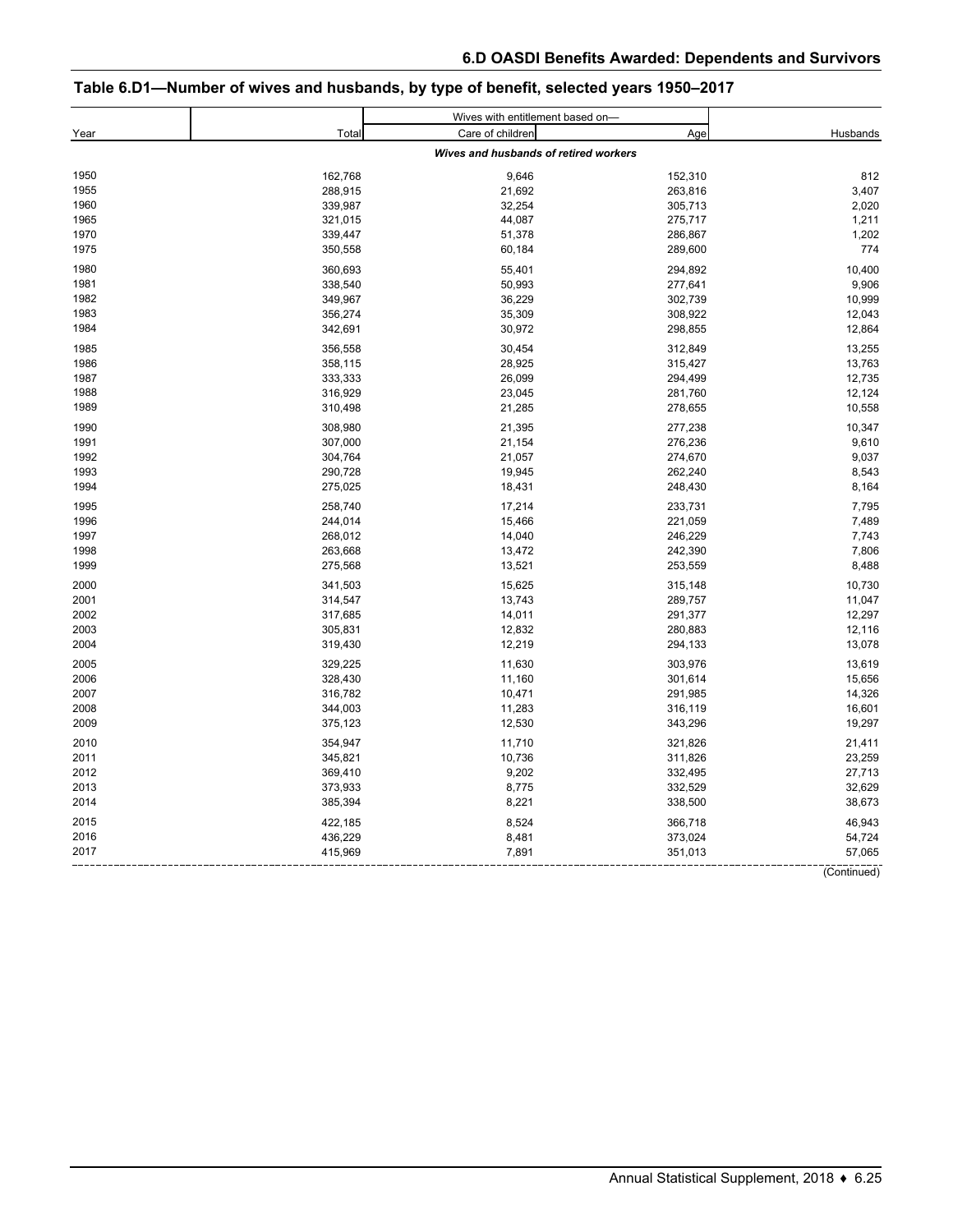| Table 6.D1—Number of wives and husbands, by type of benefit, selected years 1950–2017—Continued |  |  |  |  |  |
|-------------------------------------------------------------------------------------------------|--|--|--|--|--|
|-------------------------------------------------------------------------------------------------|--|--|--|--|--|

|                   |         | Wives with entitlement based on-       |        |          |
|-------------------|---------|----------------------------------------|--------|----------|
| Year              | Total   | Care of children                       | Age    | Husbands |
|                   |         | Wives and husbands of disabled workers |        |          |
| 1958 <sup>a</sup> | 12,920  | 7,869                                  | 5,035  | 16       |
| 1959 <sup>b</sup> | 54,299  | 32,844                                 | 21,301 | 154      |
| 1960              | 54,187  | 38,326                                 | 15,756 | 105      |
| 1965              | 69,183  | 55,230                                 | 13,813 | 140      |
| 1970              | 96,304  | 74,913                                 | 21,227 | 164      |
| 1975              | 148,741 | 116,624                                | 31,942 | 175      |
| 1980              | 108,500 | 74,922                                 | 32,616 | 962      |
| 1981              | 95,575  | 64,333                                 | 30,360 | 882      |
| 1982              | 77,835  | 45,463                                 | 31,540 | 832      |
| 1983              | 80,079  | 43,820                                 | 35,369 | 890      |
| 1984              | 81,834  | 46,433                                 | 34,470 | 931      |
| 1985              | 83,511  | 48,522                                 | 34,101 | 888      |
| 1986              | 82,435  | 47,711                                 | 33,797 | 927      |
| 1987              | 77,316  | 43,881                                 | 31,652 | 1,783    |
| 1988              | 73,790  | 41,627                                 | 29,634 | 2,529    |
| 1989              | 69,113  | 39,212                                 | 27,750 | 2,151    |
| 1990              | 69,667  | 40,458                                 | 27,023 | 2,186    |
| 1991              | 72,754  | 43,543                                 | 26,747 | 2,464    |
| 1992              | 78,083  | 47,841                                 | 27,502 | 2,740    |
| 1993              | 74,605  | 45,602                                 | 26,276 | 2,727    |
| 1994              | 69,549  | 42,824                                 | 24,240 | 2,485    |
| 1995              | 63,097  | 37,972                                 | 22,833 | 2,292    |
| 1996              | 57,528  | 33,638                                 | 21,775 | 2,115    |
| 1997              | 50,818  | 25,779                                 | 23,329 | 1,710    |
| 1998              | 47,550  | 23,190                                 | 22,693 | 1,667    |
| 1999              | 46,164  | 21,949                                 | 22,557 | 1,658    |
| 2000              | 43,941  | 19,801                                 | 22,399 | 1,741    |
| 2001              | 43,412  | 19,535                                 | 21,979 | 1,898    |
| 2002              | 45,600  | 20,621                                 | 22,863 | 2,116    |
| 2003              | 47,183  | 20,580                                 | 24,269 | 2,334    |
| 2004              | 48,016  | 19,423                                 | 26,070 | 2,523    |
| 2005              | 50,187  | 18,877                                 | 28,679 | 2,631    |
| 2006              | 49,521  | 16,837                                 | 30,270 | 2,414    |
| 2007              | 47,583  | 15,529                                 | 29,539 | 2,515    |
| 2008              | 50,756  | 15,899                                 | 32,033 | 2,824    |
| 2009              | 54,112  | 16,963                                 | 33,980 | 3,169    |
| 2010              | 53,987  | 17,445                                 | 32,960 | 3,582    |
| 2011              | 53,276  | 15,754                                 | 33,769 | 3,753    |
| 2012              | 50,165  | 13,625                                 | 32,689 | 3,851    |
| 2013              | 46,183  | 11,759                                 | 30,748 | 3,676    |
| 2014              | 42,609  | 9,491                                  | 29,451 | 3,667    |
| 2015              | 40,957  | 8,429                                  | 28,359 | 4,169    |
| 2016              | 39,698  | 7,657                                  | 27,575 | 4,466    |
| 2017              | 36,095  | 6,734                                  | 25,276 | 4,085    |

SOURCE: Social Security Administration, Master Beneficiary Record, 100 percent data.

NOTES: Benefits not necessarily payable at time of award.

Because of differences in data sources and calculation methods, statistics reported in this table may differ from those reported by the Office of the Chief Actuary.

a. January–November.

b. Includes December 1958.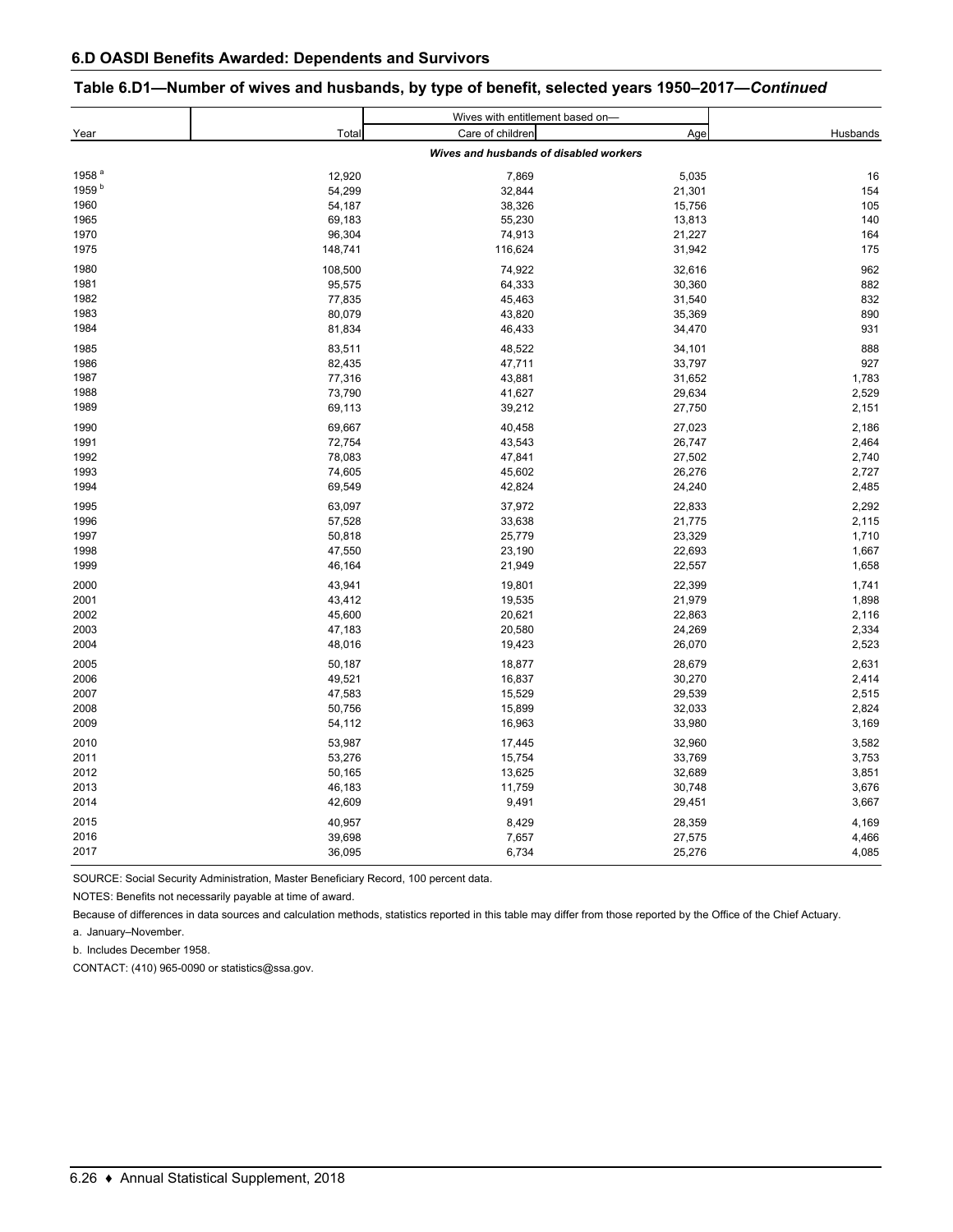### **Table 6.D3—Number and average monthly benefit for wives and husbands, by basis of entitlement, age, and sex, 2017**

|                              |                      |                      | Wives                |                      |                      |                      |          |                      |
|------------------------------|----------------------|----------------------|----------------------|----------------------|----------------------|----------------------|----------|----------------------|
|                              | Total                |                      | Of retired workers   |                      | Of disabled workers  |                      | Husbands |                      |
|                              |                      | Average              |                      | Average              |                      | Average              |          | Average              |
|                              |                      | monthly              |                      | monthly              |                      | monthly              |          | monthly              |
|                              |                      | benefit <sup>a</sup> |                      | benefit <sup>8</sup> |                      | benefit <sup>a</sup> |          | benefit <sup>a</sup> |
| Basis of entitlement and age | Number               | (dollars)            | Number               | (dollars)            | Number               | (dollars)            | Number   | (dollars)            |
| All wives and husbands       | 390,914              | 609.25               | 358,904              | 629.94               | 32,010               | 377.23               | 61,150   | 592.69               |
|                              |                      |                      |                      | By age               |                      |                      |          |                      |
| By basis of entitlement      |                      |                      |                      |                      |                      |                      |          |                      |
| Care of children             | 14,625               | 440.33               | 7,891                | 591.78               | 6,734                | 262.85               | 405      | 274.45               |
| Under 35                     | 2,307                | 253.53               | 407                  | 517.42               | 1,900                | 197.01               | 55       | 159.27               |
| $35 - 39$                    | 1,856                | 322.43               | 570                  | 520.49               | 1,286                | 234.65               | 62       | 179.84               |
| $40 - 44$                    | 2,073                | 371.61               | 834                  | 530.95               | 1,239                | 264.35               | 70       | 220.66               |
| $45 - 49$                    | 2,424                | 449.27               | 1,332                | 565.66               | 1,092                | 307.29               | 76       | 250.66               |
| $50 - 54$                    | 2,395                | 527.63               | 1,668                | 609.56               | 727                  | 339.65               | 45       | 288.96               |
| 55-59                        | 1,828                | 606.25               | 1,513                | 652.32               | 315                  | 384.98               | 49       | 446.81               |
| $60 - 61$                    | 776                  | 655.91               | 700                  | 685.80               | 76                   | 380.65               | 25       | 481.19               |
| $62 - 64$                    | 966                  | 534.35               | 867                  | 556.43               | 99                   | 341.00               | 23       | 426.92               |
| Age                          | 376,289              | 615.81               | 351,013              | 630.80               | 25,276               | 407.70               | 60,745   | 594.81               |
| $62 - 64$                    | 158,974              | 407.54               | 138,823              | 414.99               | 20,151               | 356.22               | 7,546    | 309.80               |
| 62                           | 89,373               | 375.85               | 73,859               | 384.13               | 15,514               | 336.39               | 3,361    | 256.01               |
| 63                           | 29,204               | 394.13               | 26,929               | 395.64               | 2,275                | 376.17               | 1,485    | 302.46               |
| 64                           | 40,397               | 487.36               | 38,035               | 488.61               | 2,362                | 467.27               | 2,700    | 380.79               |
| 65-69                        | 201,059              | 795.05               | 196,289              | 799.28               | 4,770                | 620.94               | 46,973   | 672.51               |
| 65                           | 39,827               | 513.32               | 38,027               | 515.83               | 1,800                | 460.43               | 3,178    | 402.11               |
| 66                           | 122,931              | 934.50               | 120,742              | 937.32               | 2,189                | 778.65               | 29,859   | 733.89               |
| 67                           | 16,781               | 647.66               | 16,417               | 648.75               | 364                  | 598.32               | 5,662    | 608.81               |
| 68                           | 10,746               | 600.12               | 10,510               | 601.75               | 236                  | 527.59               | 3,663    | 583.86               |
| 69                           | 10,774               | 669.32               | 10,593               | 672.60               | 181                  | 477.03               | 4,611    | 610.07               |
| $70 - 74$                    | 12,868               | 446.87               | 12,575               | 446.59               | 293                  | 458.76               | 4,140    | 363.33               |
| 75 or older                  | 3,388                | 393.39               | 3,326                | 391.55               | 62                   | 492.17               | 2,086    | 335.64               |
|                              |                      |                      |                      | By sex               |                      |                      |          |                      |
| Wives                        |                      |                      |                      |                      |                      |                      |          |                      |
| Not divorced                 | 331,583              | 595.20               | 303,862              | 615.85               | 27,721               | 368.80               | .        | .                    |
| Divorced                     | 59,331               | 687.77               | 55,042               | 707.72               | 4,289                | 431.72               | .        | $\cdots$             |
| Husbands of-                 |                      |                      |                      |                      |                      |                      |          |                      |
| <b>Retired workers</b>       | $\cdots$             | $\cdots$             | .                    | $\cdots$             | .                    | .                    | 57,065   | 605.31               |
| Disabled workers             | $\sim$ $\sim$ $\sim$ | $\ldots$             | $\sim$ $\sim$ $\sim$ | $\cdots$             | $\sim$ $\sim$ $\sim$ | $\cdots$             | 4,085    | 416.38               |

SOURCE: Social Security Administration, Master Beneficiary Record, 100 percent data.

NOTES: Effective 2006, age is based on date of entitlement and not date of award. Entitlement can be retroactive and thus precede the date of award.

Because of differences in data sources and calculation methods, statistics reported in this table may differ from those reported by the Office of the Chief Actuary.

. . . = not applicable.

a. Benefits awarded before the December cost-of-living increase are converted to the December rates before averages are computed.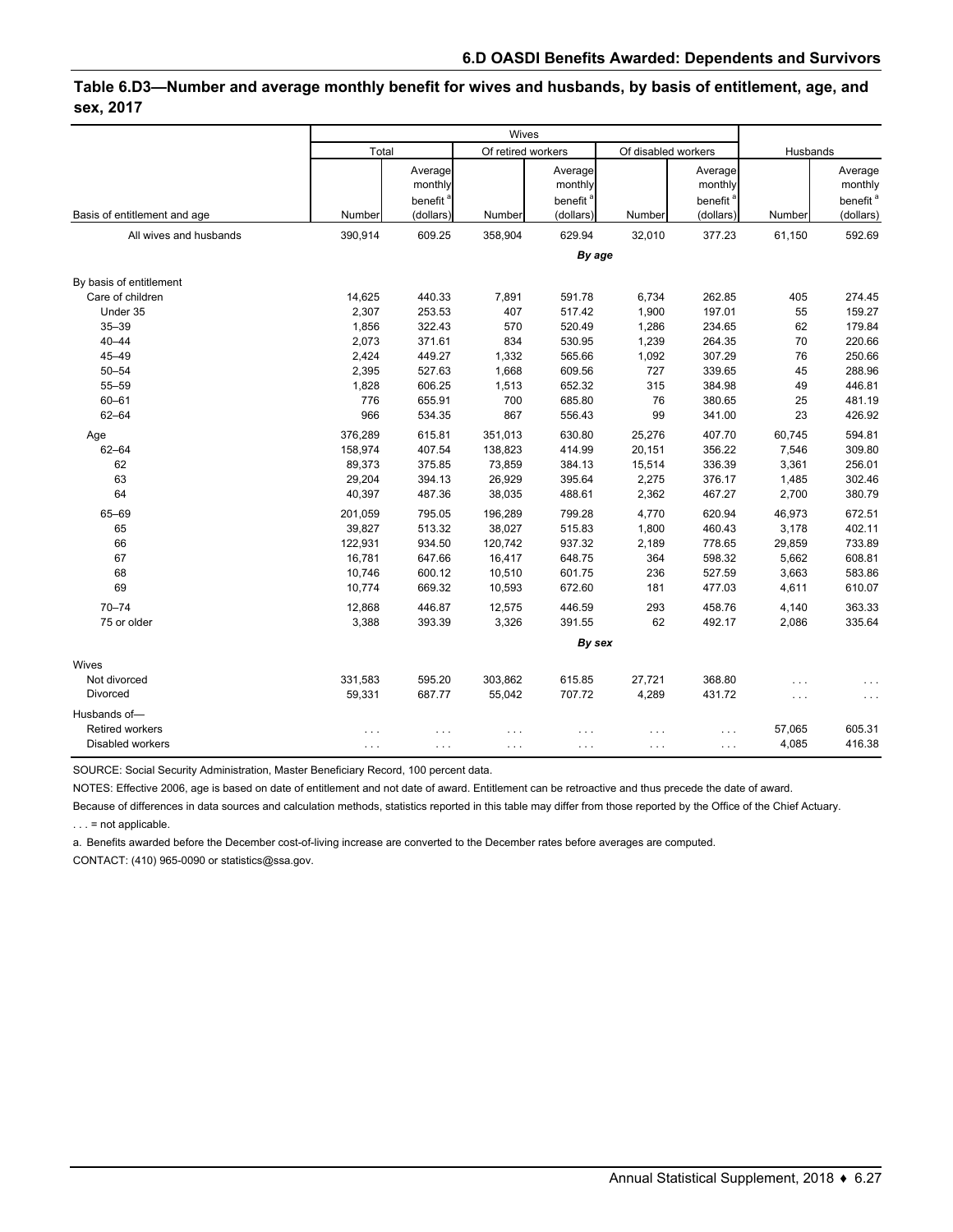## **Table 6.D4—Number of children, by type of benefit, selected years 1940–2017**

|      |              |                        | Children of-     |                  |
|------|--------------|------------------------|------------------|------------------|
| Year | All children | <b>Retired workers</b> | Deceased workers | Disabled workers |
|      |              | <b>Total</b>           |                  |                  |
| 1957 | 313,163      | 81,842                 | 231,321          | $\cdots$         |
| 1960 | 415,719      | 69,979                 | 241,430          | 104,310          |
| 1965 | 783,202      | 134,187                | 451,399          | 197,616          |
| 1970 | 1,090,865    | 182,595                | 591,724          | 316,546          |
| 1975 | 1,331,913    | 225,579                | 591,118          | 515,216          |
| 1976 | 1,327,197    | 236,805                | 578,905          | 511,487          |
| 1977 | 1,365,513    | 259,447                | 587,589          | 518,477          |
| 1978 | 1,234,658    | 214,284                | 566,992          | 453,382          |
| 1979 | 1,191,521    | 247,800                | 544,549          | 399,172          |
| 1980 | 1,174,112    | 248,658                | 540,246          | 385,208          |
| 1981 | 1,086,547    | 211,406                | 535,487          | 339,654          |
| 1982 | 916,715      | 182,849                | 473,396          | 260,470          |
| 1983 | 752,839      | 144,945                | 380,992          | 226,895          |
| 1984 | 721,564      | 131,986                | 351,326          | 238,252          |
| 1985 | 713,632      | 128,076                | 332,531          | 253,025          |
| 1986 | 700,627      | 122,652                | 319,800          | 258,167          |
| 1987 | 685,299      | 117,984                | 310,573          | 256,742          |
| 1988 | 706,031      | 116,659                | 324,346          | 265,026          |
| 1989 | 675,362      | 106,491                | 307,484          | 261,387          |
| 1990 | 695,307      | 108,105                | 303,616          | 283,586          |
| 1991 | 726,908      | 107,261                | 301,459          | 318,188          |
| 1992 | 794,571      | 108,686                | 304,300          | 381,585          |
| 1993 | 816,454      | 106,566                | 311,290          | 398,598          |
| 1994 | 824,239      | 102,983                | 310,051          | 411,205          |
| 1995 | 808,578      | 101,239                | 306,044          | 401,295          |
| 1996 | 798,485      | 98,655                 | 302,480          | 397,350          |
| 1997 | 757,346      | 97,594                 | 297,204          | 362,548          |
| 1998 | 763,170      | 96,893                 | 294,851          | 371,426          |
| 1999 | 773,166      | 99,826                 | 295,196          | 378,144          |
| 2000 | 776,676      | 115,358                | 297,686          | 363,632          |
| 2001 | 796,174      | 110,680                | 302,445          | 383,049          |
| 2002 | 846,361      | 116,186                | 310,395          | 419,780          |
| 2003 | 852,354      | 111,992                | 305,409          | 434,953          |
| 2004 | 858,562      | 115,391                | 309,472          | 433,699          |
| 2005 | 907,547      | 123,494                | 314,786          | 469,267          |
| 2006 | 897,035      | 126,860                | 321,155          | 449,020          |
| 2007 | 902,296      | 126,678                | 322,326          | 453,292          |
| 2008 | 960,873      | 140,581                | 329,397          | 490,895          |
| 2009 | 1,007,671    | 156,412                | 319,127          | 532,132          |
| 2010 | 1,044,506    | 155,193                | 320,293          | 569,020          |
| 2011 | 1,016,510    | 152,427                | 310,926          | 553,157          |
| 2012 | 959,019      | 142,114                | 304,199          | 512,706          |
| 2013 | 876,835      | 136,934                | 288,474          | 451,427          |
| 2014 | 810,075      | 134,070                | 282,492          | 393,513          |
| 2015 | 797,741      | 139,379                | 288,629          | 369,733          |
| 2016 | 775,896      | 139,331                | 290,198          | 346,367          |
| 2017 | 777,349      | 139,468                | 296,747          | 341,134          |
|      |              |                        |                  | (Continued)      |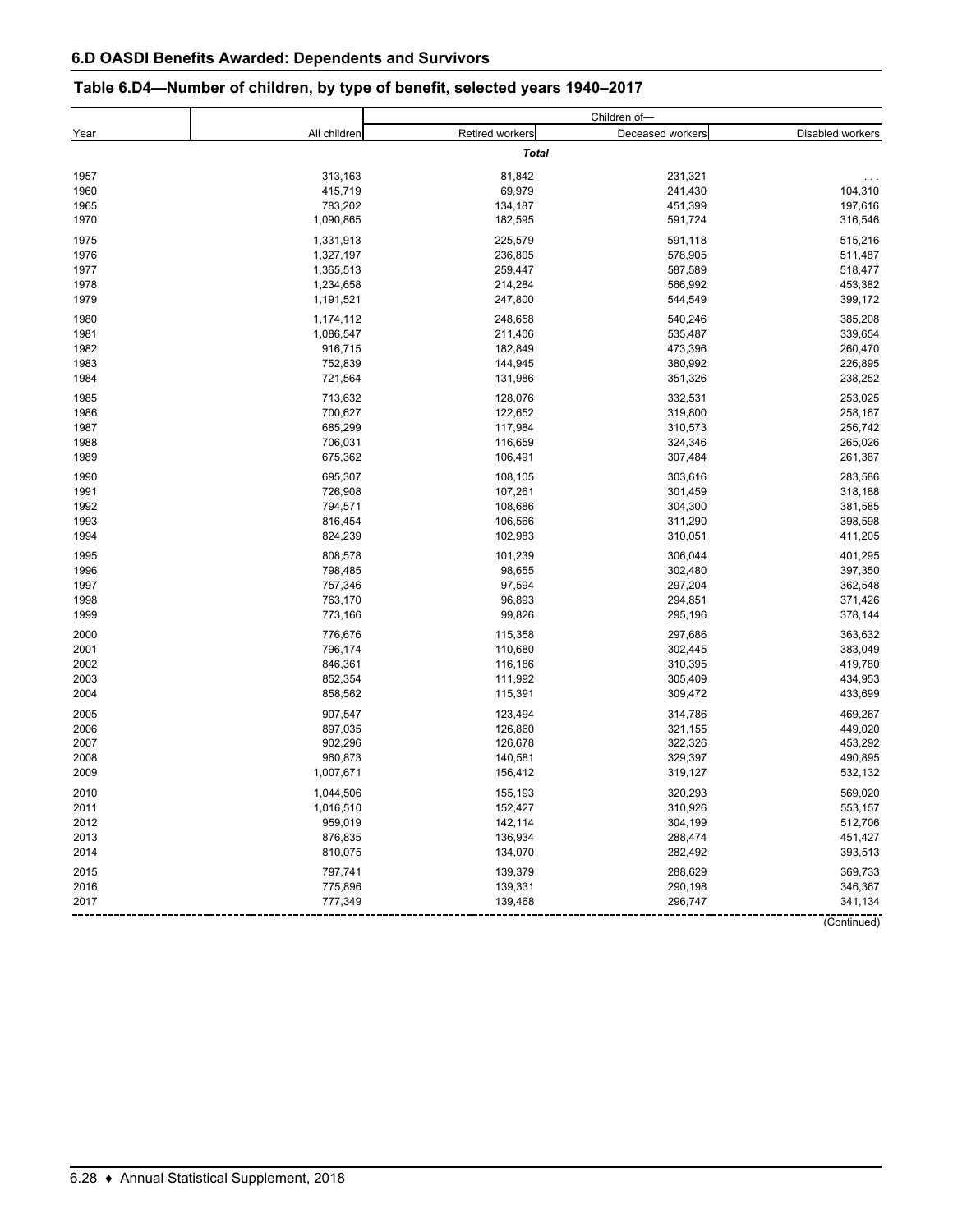## **Table 6.D4—Number of children, by type of benefit, selected years 1940–2017—***Continued*

|      |              |                       | Children of-     |                  |
|------|--------------|-----------------------|------------------|------------------|
| Year | All children | Retired workers       | Deceased workers | Disabled workers |
|      |              | Children under age 18 |                  |                  |
| 1940 | 59,382       | 8,249                 | 51,133           |                  |
| 1945 | 127,514      | 7,215                 | 120,299          |                  |
| 1950 | 122,641      | 25,495                | 97,146           | $\cdots$         |
| 1955 | 238,795      | 40,402                | 198,393          | $\ddotsc$        |
| 1960 | 391,366      | 57,239                | 231,611          | 102,516          |
|      |              |                       |                  |                  |
| 1965 | 523,453      | 84,707                | 263,637          | 175,109          |
| 1970 | 678,940      | 99,353                | 337,960          | 241,627          |
| 1975 | 806,770      | 115,347               | 300,139          | 391,284          |
| 1980 | 573,828      | 111,610               | 227,139          | 235,079          |
| 1981 | 512,939      | 84,793                | 228,317          | 199,829          |
| 1982 | 457,445      | 81,502                | 222,738          | 153,205          |
| 1983 | 444,467      | 80,117                | 211,396          | 152,954          |
| 1984 | 449,242      | 74,328                | 202,163          | 172,721          |
| 1985 | 464,908      | 74,128                | 200,576          | 190,204          |
| 1986 | 465,115      | 70,915                | 196,008          | 198,192          |
| 1987 | 451,370      | 66,672                | 184,668          | 195,030          |
| 1988 | 452,519      | 63,586                | 192,278          | 196,655          |
| 1989 | 446,308      | 59,073                | 189,285          | 197,950          |
| 1990 | 468,439      | 60,588                | 189,792          | 218,059          |
| 1991 | 502,442      | 60,618                | 191,537          | 250,287          |
| 1992 | 559,725      | 61,034                | 192,689          | 306,002          |
| 1993 | 575,247      | 59,515                | 198,469          | 317,263          |
| 1994 | 586,342      | 57,677                | 201,598          | 327,067          |
| 1995 | 571,650      | 57,215                | 198,848          | 315,587          |
| 1996 | 561,687      | 56,126                | 194,333          | 311,228          |
| 1997 | 517,118      | 54,841                | 184,237          | 278,040          |
| 1998 | 516,100      | 54,218                | 182,118          | 279,764          |
| 1999 | 522,946      | 57,019                | 182,159          | 283,768          |
| 2000 | 525,390      | 68,440                | 184,762          | 272,188          |
| 2001 | 542,147      | 64,207                | 188,300          | 289,640          |
| 2002 | 578,906      | 66,992                | 192,226          | 319,688          |
| 2003 | 580,166      | 63,793                | 187,060          | 329,313          |
| 2004 | 578,844      | 65,490                | 188,435          | 324,919          |
| 2005 | 609,993      | 69,008                | 189,509          | 351,476          |
| 2006 | 585,334      | 69,819                | 189,654          | 325,861          |
| 2007 | 573,067      | 65,783                | 184,922          | 322,362          |
| 2008 | 605,931      | 73,528                | 183,754          | 348,649          |
| 2009 | 645,853      | 84,590                | 179,477          | 381,786          |
|      |              |                       |                  |                  |
| 2010 | 662,361      | 79,649                | 173,723          | 408,989          |
| 2011 | 639,273      | 76,748                | 169,625          | 392,900          |
| 2012 | 595,911      | 72,389                | 169,249          | 354,273          |
| 2013 | 534,385      | 68,847                | 161,643          | 303,895          |
| 2014 | 479,380      | 66,860                | 159,324          | 253,196          |
| 2015 | 472,055      | 69,017                | 167,694          | 235,344          |
| 2016 | 456,422      | 69,360                | 168,737          | 218,325          |
| 2017 | 462,251      | 69,275                | 175,108          | 217,868          |
|      |              |                       |                  | (Continued)      |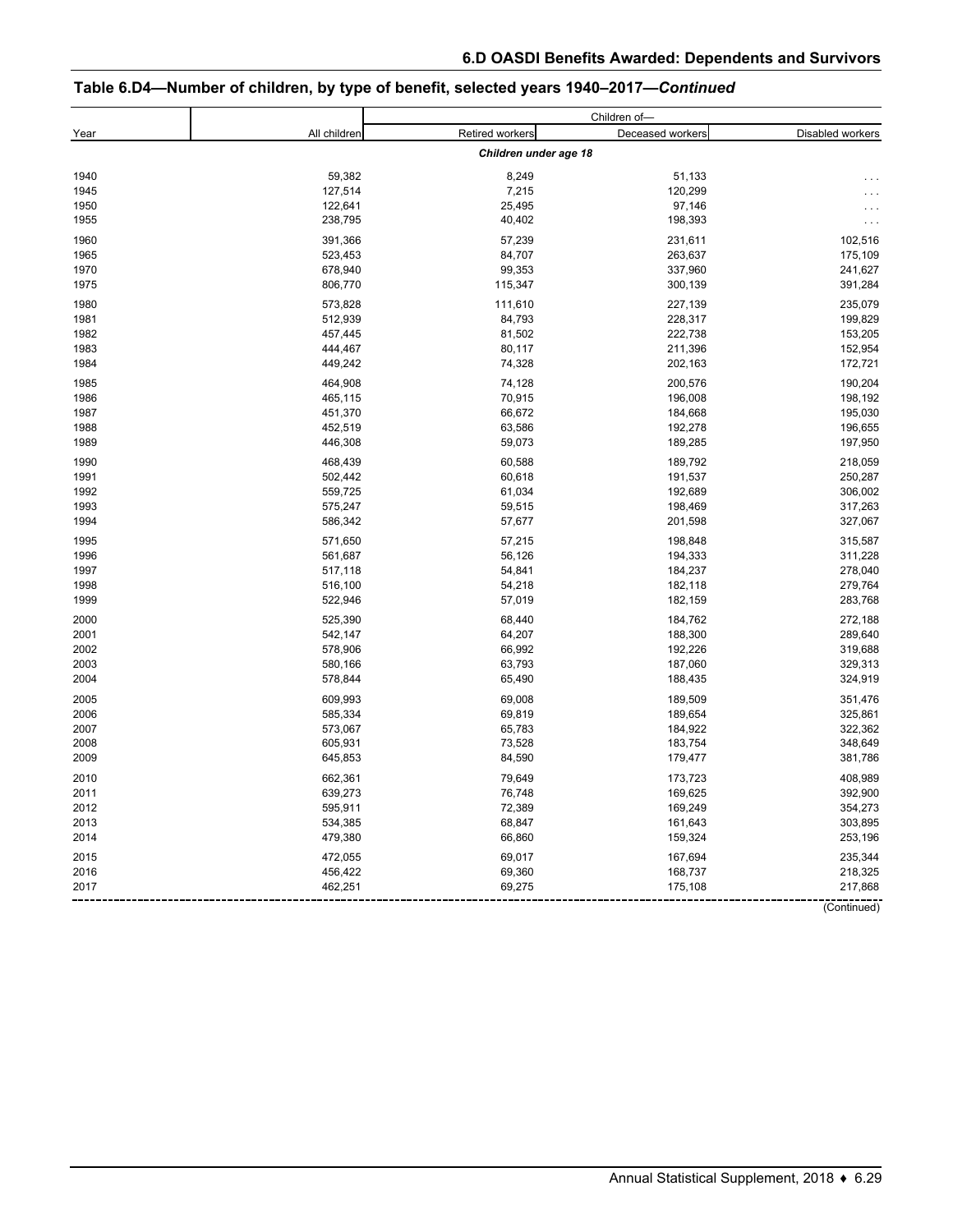## **Table 6.D4—Number of children, by type of benefit, selected years 1940–2017—***Continued*

|      |              |                                | Children of-      |                  |
|------|--------------|--------------------------------|-------------------|------------------|
| Year | All children | Retired workers                | Deceased workers  | Disabled workers |
|      |              | <b>Disabled adult children</b> |                   |                  |
| 1957 | 29,507       | 17,249                         | 12,258            | $\ldots$         |
| 1960 | 24,353       | 12,740                         | 9,819             | 1,794            |
| 1965 | 21,398       | 10,017                         | 8,668             | 2,713            |
| 1970 | 24,547       | 11,348                         | 9,425             | 3,774            |
| 1975 | 32,707       | 14,636                         | 11,182            | 6,889            |
| 1976 | 34,517       | 15,602                         | 11,546            | 7,369            |
|      |              |                                |                   |                  |
| 1977 | 36,210       | $\qquad \qquad -$              | $\qquad \qquad -$ | 7,885            |
| 1978 | 33,611       | 15,378                         | 11,013            | 7,220            |
| 1979 | 33,419       | 15,967                         | 10,999            | 6,453            |
| 1980 | 33,470       | 16,650                         | 10,626            | 6,194            |
| 1981 | 30,545       | 15,365                         | 9,745             | 5,435            |
| 1982 | 28,707       | 14,772                         | 9,685             | 4,250            |
| 1983 | 33,639       | 17,309                         | 11,223            | 5,107            |
| 1984 | 36,427       | 18,330                         | 12,556            | 5,541            |
| 1985 | 39,083       | 19,661                         | 12,709            | 6,713            |
| 1986 | 40,525       | 20,295                         | 13,244            | 6,986            |
| 1987 | 39,665       | 20,761                         | 12,117            | 6,787            |
| 1988 | 38,702       | 20,544                         | 11,512            | 6,646            |
| 1989 | 37,001       | 19,668                         | 10,975            | 6,358            |
| 1990 | 38,772       | 20,862                         | 11,277            | 6,633            |
|      |              |                                |                   |                  |
| 1991 | 41,086       | 21,850                         | 11,684            | 7,552            |
| 1992 | 47,009       | 23,615                         | 13,846            | 9,548            |
| 1993 | 47,246       | 23,173                         | 13,819            | 10,254           |
| 1994 | 44,483       | 22,119                         | 12,590            | 9,774            |
| 1995 | 43,275       | 21,566                         | 11,930            | 9,779            |
| 1996 | 40,583       | 20,169                         | 11,061            | 9,353            |
| 1997 | 38,701       | 19,611                         | 10,616            | 8,474            |
| 1998 | 39,941       | 19,932                         | 10,914            | 9,095            |
| 1999 | 41,748       | 20,467                         | 11,430            | 9,851            |
| 2000 | 43,845       | 22,567                         | 11,621            | 9,657            |
| 2001 | 43,042       | 21,307                         | 11,872            | 9,863            |
| 2002 | 46,636       | 22,881                         | 12,685            | 11,070           |
| 2003 | 47,235       | 22,024                         | 12,920            | 12,291           |
| 2004 | 48,772       | 22,531                         | 13,999            | 12,242           |
| 2005 | 53,807       | 25,154                         | 14,982            | 13,671           |
| 2006 | 58,519       | 25,679                         | 17,467            | 15,373           |
| 2007 | 67,517       | 28,359                         | 20,368            | 18,790           |
| 2008 | 79,694       | 32,712                         | 24,369            | 22,613           |
| 2009 | 79,769       | 35,734                         | 22,821            | 21,214           |
|      |              |                                |                   |                  |
| 2010 | 81,681       | 35,533                         | 21,942            | 24,206           |
| 2011 | 81,895       | 35,610                         | 21,575            | 24,710           |
| 2012 | 69,642       | 29,283                         | 18,236            | 22,123           |
| 2013 | 64,626       | 27,998                         | 16,638            | 19,990           |
| 2014 | 60,902       | 27,241                         | 15,705            | 17,956           |
| 2015 | 67,554       | 31,175                         | 16,350            | 20,029           |
| 2016 | 64,368       | 30,264                         | 16,244            | 17,860           |
| 2017 | 67,649       | 30,854                         | 18,616            | 18,179           |
|      |              |                                |                   | (Continued)      |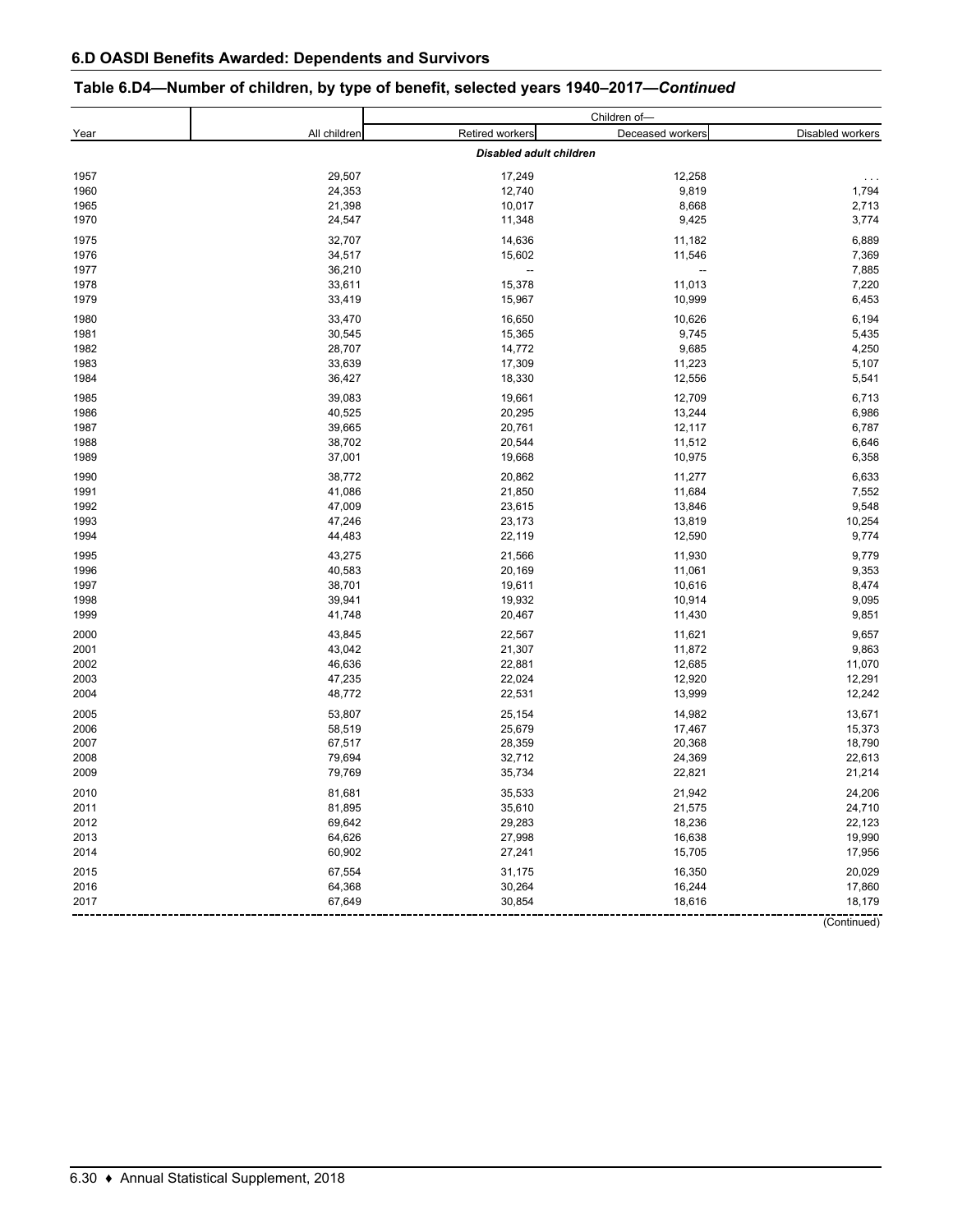#### **Table 6.D4—Number of children, by type of benefit, selected years 1940–2017—***Continued*

|      |              |                        | Children of-             |                  |
|------|--------------|------------------------|--------------------------|------------------|
| Year | All children | <b>Retired workers</b> | Deceased workers         | Disabled workers |
|      |              | <b>Students</b>        |                          |                  |
| 1965 | 238,351      | 39,463                 | 179,094                  | 19,794           |
| 1970 | 387,378      | 71,894                 | 244,339                  | 71,145           |
| 1975 | 492,436      | 95,596                 | 279,797                  | 117,043          |
| 1976 | 544,739      | 108,197                | 295,058                  | 141,484          |
| 1977 | 574,760      | $\qquad \qquad \cdots$ | $\overline{\phantom{a}}$ | 148,227          |
| 1978 | 544,396      | 105,719                | 291,434                  | 147,243          |
| 1979 | 553,889      | 117,118                | 292,766                  | 144,005          |
| 1980 | 566,814      | 120,398                | 302,481                  | 143,935          |
| 1981 | 543,063      | 111,248                | 297,425                  | 134,390          |
| 1982 | 430,563      | 86,575                 | 240,973                  | 103,015          |
| 1983 | 274,726      | 47,519                 | 158,373                  | 68,834           |
| 1984 | 235,895      | 39,328                 | 136,577                  | 59,990           |
| 1985 | 209,641      | 34,287                 | 119,246                  | 56,108           |
| 1986 | 194,987      | 31,442                 | 110,556                  | 52,989           |
| 1987 | 194,264      | 30,551                 | 108,788                  | 54,925           |
| 1988 | 214,810      | 32,529                 | 120,556                  | 61,725           |
| 1989 | 192,053      | 27,750                 | 107,224                  | 57,079           |
| 1990 | 188,096      | 26,655                 | 102,547                  | 58,894           |
| 1991 | 183,380      | 24,793                 | 98,238                   | 60,349           |
| 1992 | 187,837      | 24,037                 | 97,765                   | 66,035           |
| 1993 | 193,961      | 23,878                 | 99,002                   | 71,081           |
| 1994 | 193,414      | 23,187                 | 95,863                   | 74,364           |
| 1995 | 193,653      | 22,458                 | 95,266                   | 75,929           |
| 1996 | 196,215      | 22,360                 | 97,086                   | 76,769           |
| 1997 | 201,527      | 23,142                 | 102,351                  | 76,034           |
| 1998 | 207,129      | 22,743                 | 101,819                  | 82,567           |
| 1999 | 208,472      | 22,340                 | 101,607                  | 84,525           |
| 2000 | 207,441      | 24,351                 | 101,303                  | 81,787           |
| 2001 | 210,985      | 25,166                 | 102,273                  | 83,546           |
| 2002 | 220,819      | 26,313                 | 105,484                  | 89,022           |
| 2003 | 224,953      | 26,175                 | 105,429                  | 93,349           |
| 2004 | 230,946      | 27,370                 | 107,038                  | 96,538           |
| 2005 | 243,747      | 29,332                 | 110,295                  | 104,120          |
| 2006 | 253,182      | 31,362                 | 114,034                  | 107,786          |
| 2007 | 261,712      | 32,536                 | 117,036                  | 112,140          |
| 2008 | 275,248      | 34,341                 | 121,274                  | 119,633          |
| 2009 | 282,049      | 36,088                 | 116,829                  | 129,132          |
| 2010 | 300,464      | 40,011                 | 124,628                  | 135,825          |
| 2011 | 295,342      | 40,069                 | 119,726                  | 135,547          |
| 2012 | 293,466      | 40,442                 | 116,714                  | 136,310          |
| 2013 | 277,824      | 40,089                 | 110,193                  | 127,542          |
| 2014 | 269,793      | 39,969                 | 107,463                  | 122,361          |
| 2015 | 258,132      | 39,187                 | 104,585                  | 114,360          |
| 2016 | 255,106      | 39,707                 | 105,217                  | 110,182          |
| 2017 | 247,449      | 39,339                 | 103,023                  | 105,087          |
|      |              |                        |                          |                  |

SOURCE: Social Security Administration, Master Beneficiary Record, 100 percent data.

NOTES: Data for 2006–2011 omit individuals whose benefits were reinstated under the Expedited Reinstatement provisions. For that reason, as well as for differences in data sources and calculation methods, statistics reported in this table may differ from those reported by the Office of the Chief Actuary.

. . . = not applicable; -- = not available.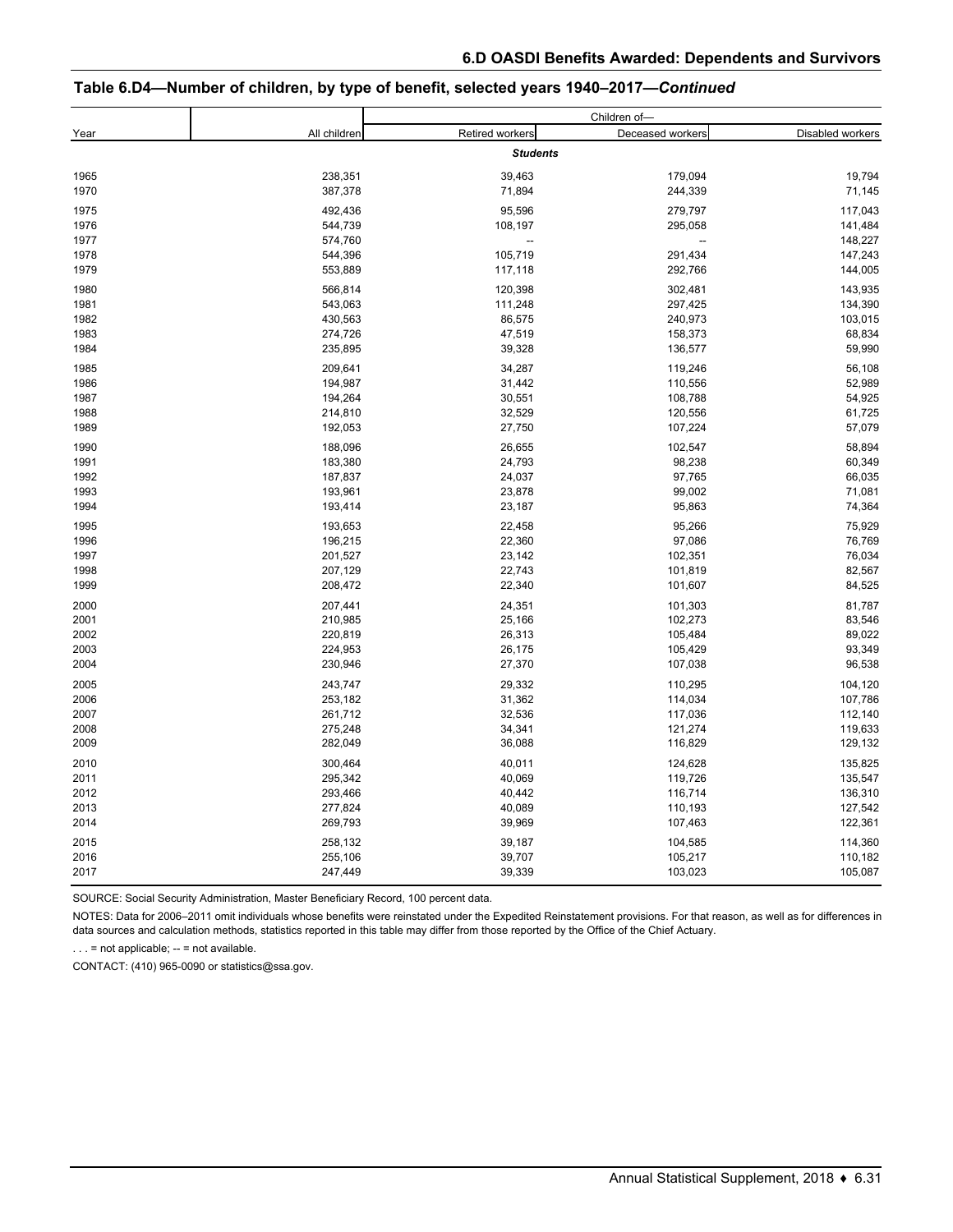|                |                |                                |                 |                                | Children of- |                                |                  |                                |
|----------------|----------------|--------------------------------|-----------------|--------------------------------|--------------|--------------------------------|------------------|--------------------------------|
|                | Total children |                                | Retired workers |                                |              | Deceased workers               | Disabled workers |                                |
|                |                | Average monthly                |                 | Average monthly                |              | Average monthly                |                  | Average monthly                |
| Age            | Total number   | benefit <sup>a</sup> (dollars) | Number          | benefit <sup>a</sup> (dollars) | Number       | benefit <sup>a</sup> (dollars) | Number           | benefit <sup>a</sup> (dollars) |
|                |                |                                |                 | All children                   |              |                                |                  |                                |
| Total          | 777,349        | 599.84                         | 139,468         | 633.71                         | 296,747      | 856.58                         | 341,134          | 362.66                         |
|                |                |                                |                 | Children under age 18          |              |                                |                  |                                |
| Subtotal       | 462,251        | 552.69                         | 69,275          | 613.61                         | 175,108      | 820.15                         | 217,868          | 318.35                         |
| Under 1        | 31,522         | 387.42                         | 1,350           | 556.86                         | 8,835        | 723.84                         | 21,337           | 237.40                         |
| $\mathbf{1}$   | 14,619         | 469.01                         | 821             | 575.70                         | 6,249        | 734.44                         | 7,549            | 237.69                         |
| $\sqrt{2}$     | 15,635         | 483.87                         | 991             | 561.49                         | 6,783        | 750.22                         | 7,861            | 244.27                         |
| 3              | 16,505         | 497.64                         | 1,247           | 555.24                         | 7,348        | 754.65                         | 7,910            | 249.81                         |
| 4              | 17,876         | 504.34                         | 1,560           | 550.18                         | 7,902        | 760.31                         | 8,414            | 255.46                         |
| 5              | 19,477         | 505.38                         | 1,710           | 552.44                         | 8,252        | 769.69                         | 9,515            | 267.70                         |
| 6              | 20,823         | 512.21                         | 1,812           | 535.76                         | 8,961        | 780.35                         | 10,050           | 268.87                         |
| $\overline{7}$ | 22,433         | 516.97                         | 2,286           | 545.31                         | 9,481        | 776.18                         | 10,666           | 280.49                         |
| 8              | 24,346         | 518.55                         | 2,848           | 551.53                         | 9,940        | 777.57                         | 11,558           | 287.66                         |
| 9              | 26,233         | 531.66                         | 3,238           | 553.01                         | 10,712       | 792.78                         | 12,283           | 298.32                         |
| 10             | 27,914         | 544.13                         | 3,880           | 556.33                         | 11,042       | 815.65                         | 12,992           | 309.72                         |
| 11             | 29,262         | 554.19                         | 4,231           | 574.86                         | 11,159       | 828.96                         | 13,872           | 326.84                         |
| 12             | 31,054         | 568.47                         | 5,019           | 591.12                         | 11,571       | 842.80                         | 14,464           | 341.16                         |
| 13             | 32,988         | 580.46                         | 5,824           | 600.25                         | 11,733       | 863.52                         | 15,431           | 357.76                         |
| 14             | 34,356         | 599.98                         | 6,814           | 621.63                         | 11,897       | 876.80                         | 15,645           | 380.04                         |
| 15             | 35,386         | 630.16                         | 7,819           | 645.23                         | 12,258       | 902.20                         | 15,309           | 404.64                         |
| 16             | 35,438         | 665.35                         | 9,260           | 680.65                         | 12,286       | 915.51                         | 13,892           | 433.89                         |
| 17             | 26,384         | 691.41                         | 8,565           | 702.33                         | 8,699        | 940.94                         | 9,120            | 443.13                         |
|                |                |                                |                 | <b>Disabled adult children</b> |              |                                |                  |                                |
| Subtotal       | 67,649         | 580.45                         | 30,854          | 586.96                         | 18,616       | 771.16                         | 18,179           | 374.10                         |
| Under 20       | 16,429         | 516.46                         | 2,379           | 548.73                         | 6,519        | 738.73                         | 7,531            | 313.86                         |
| $20 - 24$      | 13,629         | 600.76                         | 4,301           | 625.61                         | 4,489        | 800.87                         | 4,839            | 393.04                         |
| $25 - 29$      | 11,311         | 623.77                         | 6,046           | 623.64                         | 2,571        | 820.22                         | 2,694            | 436.58                         |
| $30 - 34$      | 10,660         | 620.06                         | 7,032           | 618.23                         | 1,806        | 812.64                         | 1,822            | 436.22                         |
| $35 - 39$      | 8,328          | 584.69                         | 6,113           | 566.24                         | 1,262        | 787.38                         | 953              | 434.64                         |
| 40 or older    | 7,292          | 556.71                         | 4,983           | 508.64                         | 1,969        | 698.29                         | 340              | 441.30                         |
|                |                |                                |                 | Students aged 18-19            |              |                                |                  |                                |
| Subtotal       | 247,449        | 693.24                         | 39,339          | 705.79                         | 103,023      | 933.94                         | 105,087          | 452.56                         |
| 18             | 247,209        | 693.32                         | 39,269          | 705.75                         | 102,951      | 934.03                         | 104,989          | 452.64                         |
| 19             | 240            | 607.07                         | 70              | 732.22                         | 72           | 804.04                         | 98               | 372.96                         |

#### **Table 6.D5—Number and average monthly benefit for children, by type of benefit and age, 2017**

SOURCE: Social Security Administration, Master Beneficiary Record, 100 percent data.

NOTES: Because of differences in data sources and calculation methods, statistics reported in this table may differ from those reported by the Office of the Chief Actuary.

Effective 2006, age is based on date of entitlement and not date of award. Entitlement can be retroactive and thus precede the date of award.

a. Benefits awarded before the December cost-of-living increase are converted to the December rates before averages are computed.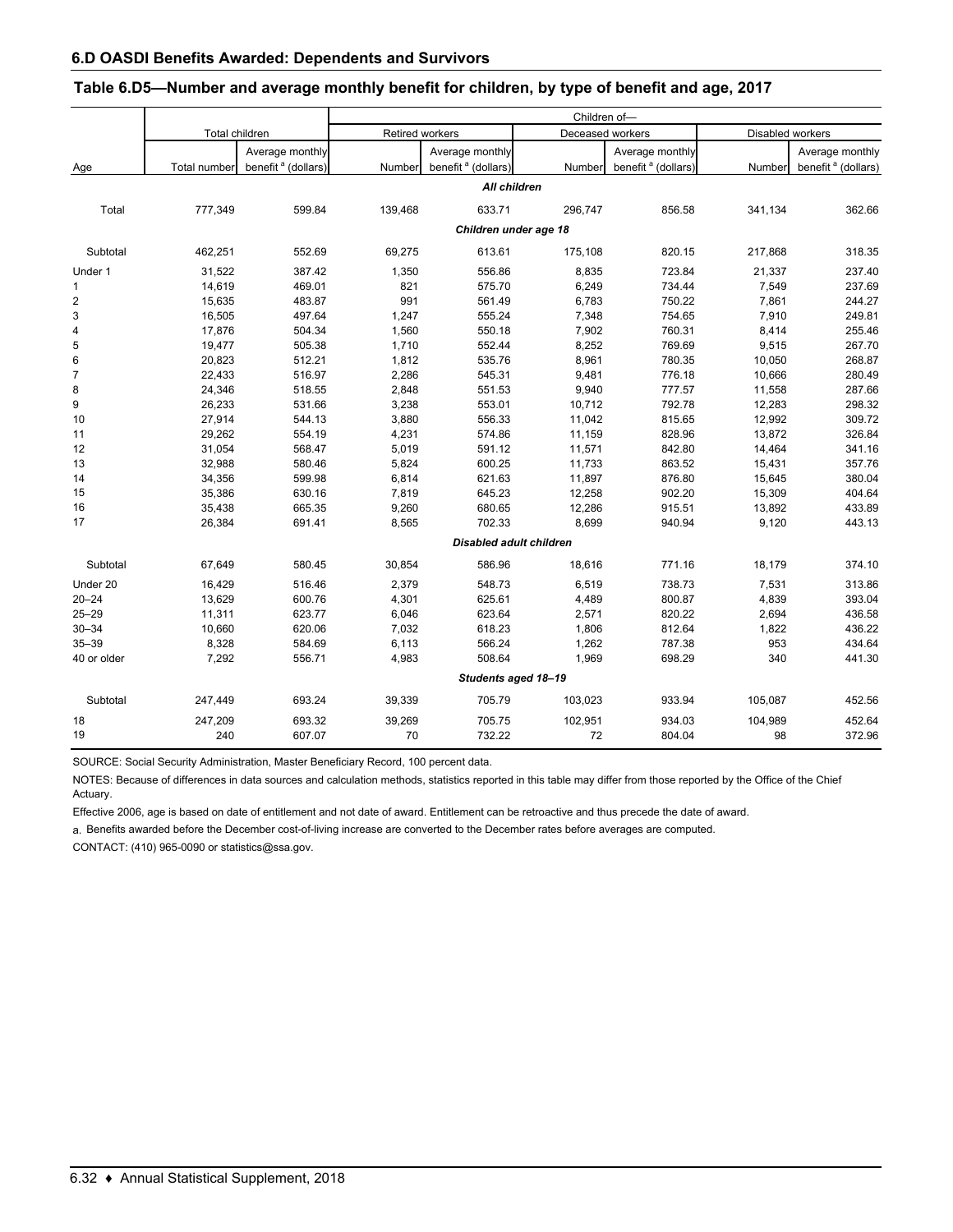## **Table 6.D6—Number of mothers and fathers, by type of benefit, 1950–2017**

|                   |                  |                  |                |                  | Widowed               |                      |                        |
|-------------------|------------------|------------------|----------------|------------------|-----------------------|----------------------|------------------------|
|                   |                  |                  |                |                  |                       | Entitled solely      |                        |
|                   |                  |                  |                |                  | With at least 1 child | because of at least  | Surviving divorced     |
| Year              | Total            | Mothers          | Fathers        | Subtotal         | under age 16          | 1 disabled child     | mothers and fathers    |
| 1950              | 41,101           | 41,101           | $\cdots$       | 41,089           | 41,089                | .                    | 12                     |
| 1951              | 78,323           | 78,323           | $\cdots$       | 78,181           | 78,181                | $\cdots$             | 142                    |
| 1952              | 64,875           | 64,875           | .              | 64,776           | 64,776                | .                    | 99                     |
| 1953              | 71,945           | 71,945           | $\cdots$       | 71,861           | 71,861                | .                    | 84                     |
| 1954              | 70,775           | 70,775           | $\cdots$       | 70,699           | 70,699                | $\cdots$             | 76                     |
| 1955              | 76,018           | 76,018           | $\cdots$       | 75,927           | 75,927                | $\cdots$             | 91                     |
| 1956              | 67,475           | 67,475           | $\cdots$       | 67,410           | 67,410                | $\sim$ $\sim$ $\sim$ | 65                     |
| 1957              | 88,174           | 88,174           | $\cdots$       | 88,102           | 86,088                | 2,014                | 72                     |
| 1958 <sup>c</sup> | 81,467           | 81,467           | $\cdots$       | 81,392           | 80,130                | 1,262                | 75                     |
| 1959 <sup>d</sup> | 102,020          | 102,020          | .              | 101,933          | 100,234               | 1,699                | 87                     |
| 1960              | 92,607           | 92,607           | $\cdots$       | 92,507           | 90,939                | 1,568                | 100                    |
| 1961              | 98,449           | 98,449           | $\cdots$       | 98,374           | 96,778                | 1,596                | 75                     |
| 1962              | 99,925           | 99,925           | $\cdots$       | 99,835           | 98,099                | 1,736                | 90                     |
| 1963              | 104,960          | 104,960          | $\cdots$       | 104,866          | 102,828               | 2,038                | 94                     |
| 1964              | 106,249          | 106,249          | $\cdots$       | 106,137          | 103,778               | 2,359                | 112                    |
| 1965              | 100,005          | 100,005          | $\cdots$       | 99,804           | 97,972                | 1,832                | 201                    |
| 1966              | 107,135          | 107,135          | .              | 106,677          | 105,270               | 1,407                | 458                    |
| 1967              | 110,762          | 110,762          | $\cdots$       | 110,283          | 108,842               | 1,441                | 479                    |
| 1968              | 113,765          | 113,765          | $\cdots$       | 113,323          | 111,869               | 1,454                | 442                    |
| 1969              | 116,922          | 116,922          | .              | 116,434          | 115,035               | 1,399                | 488                    |
| 1970              | 112,377          | 112,377          | $\cdots$       | 111,887          | 110,459               | 1,428                | 490                    |
| 1971              | 116,548          | 116,548          | $\cdots$       | 115,996          | 114,266               | 1,730                | 552                    |
| 1972              | 117,699          | 117,699          | $\cdots$       | 117,034          | 113,822               | 3,212                | 665                    |
| 1973              | 118,775          | 118,775          | $\cdots$       | 112,511          | 109,574               | 2,937                | 6,264                  |
| 1974              | 109,221          | 109,221          | $\ldots$       | 102,584          | 99,705                | 2,879                | 6,637                  |
| 1975              | 116,224          | 111,372          | 4,852          | 108,002          | 103,597               | 4,405                | 8,222                  |
| 1976              | 113,520          | 107,339          | 6,181          | 105,158          | 99,781                | 5,377                | 8,362                  |
| 1977              | 118,821          | 111,473          | 7,348          | 109,050          | 103,492               | 5,558                | 9,771                  |
| 1978              | 110,015          | 103,391          | 6,624          | 100,247          | 96,834                | 3,413                | 9,768                  |
| 1979              | 110,424          | 103,805          | 6,619          | 99,413           | 96,249                | 3,164                | 11,011                 |
| 1980              | 107,809          | 99,922           | 7,887          | 96,005           | 92,768                | 3,237                | 11,804                 |
| 1981              | 99,653           | 92,138           | 7,515          | 81,079           | 78,069                | 3,010                | 11,059                 |
| 1982              | 86,786           | 80,198           | 6,588          | 70,019           | 67,301                | 2,718                | 10,179                 |
| 1983              | 82,464           | 76,271           | 6,193          | 66,711           | 63,304                | 3,407                | 9,560                  |
| 1984              | 73,794           | 68,164           | 5,630          | 59,256           | 54,962                | 4,294                | 8,908                  |
| 1985              | 72,241           | 66,992           | 5,249          | 62,881           | 58,507                | 4,374                | 9,360                  |
| 1986              | 69,340           | 64,147           | 5,193          | 60,200           | 55,639                | 4,561                | 9,140                  |
| 1987              | 64,777           | 59,626           | 5,151          | 56,329           | 52,051                | 4,278                | 8,448                  |
| 1988              | 62,676           | 57,859           | 4,817          | 54,833           | 50,655                | 4,178                | 7,843                  |
| 1989              | 59,525           | 54,916           | 4,609          | 51,992           | 48,226                | 3,766                | 7,533                  |
| 1990              | 58,060           | 53,346           | 4,714          | 50,879           | 47,673                | 3,206                | 7,181                  |
| 1991              | 57,896           | 52,889           | 5,007          | 50,787           | 47,695                | 3,092                | 7,109                  |
| 1992              | 56,402           | 51,273           | 5,129          | 49,341           | 46,302                | 3,039                | 7,061                  |
| 1993              | 56,408           | 51,358           | 5,050          | 49,465           | 46,420                | 3,045                | 6,943                  |
| 1994              | 54,732           | 49,825           | 4,907          | 48,217           | 45,346                | 2,871                | 6,515                  |
| 1995              | 51,645           | 46,874           | 4,771          | 45,368           | 42,817                | 2,551                | 6,277                  |
| 1996              | 49,150           | 44,732           | 4,418          | 43,538           | 41,192                | 2,346                | 5,612                  |
| 1997              | 43,504           | 39,805           | 3,699          | 38,565           | 36,396                | 2,169                | 4,939                  |
| 1998<br>1999      | 42,395<br>41,756 | 38,533<br>37,926 | 3,862<br>3,830 | 37,739<br>37,271 | 35,577<br>35,092      | 2,162<br>2,179       | 4,656<br>4,485         |
|                   |                  |                  |                |                  |                       |                      | $(n_{\text{initial}})$ |

(Continued)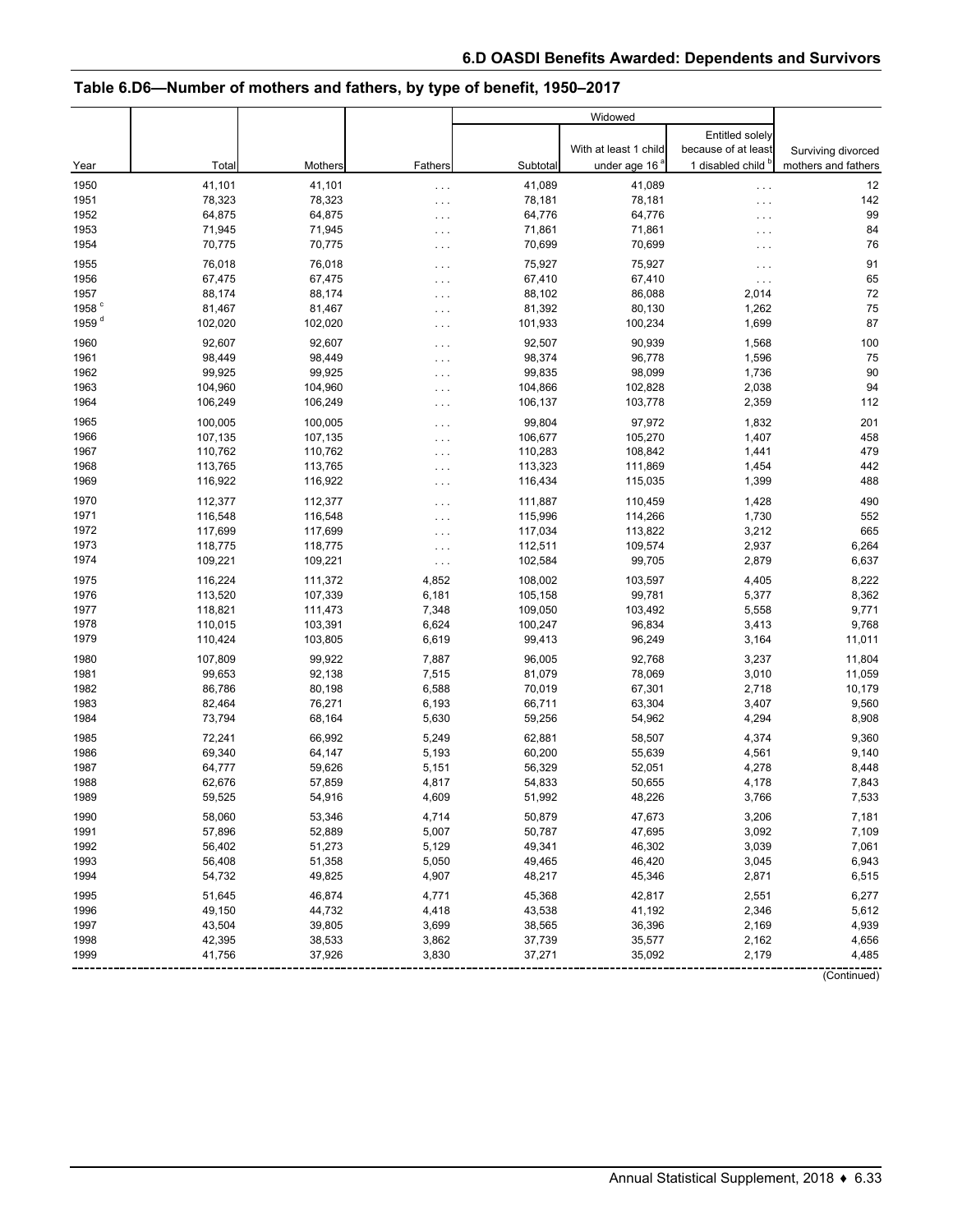#### **Table 6.D6—Number of mothers and fathers, by type of benefit, 1950–2017—***Continued*

|      |        |                |         |          | Widowed                                            |                                                                 |                                           |
|------|--------|----------------|---------|----------|----------------------------------------------------|-----------------------------------------------------------------|-------------------------------------------|
| Year | Total  | <b>Mothers</b> | Fathers | Subtotal | With at least 1 child<br>under age 16 <sup>ª</sup> | <b>Entitled solely</b><br>because of at least<br>disabled child | Surviving divorced<br>mothers and fathers |
| 2000 | 40,491 | 36,521         | 3,970   | 36,197   | 34,241                                             | 1,956                                                           | 4,294                                     |
| 2001 | 41,323 | 37,106         | 4,217   | 36,728   | 34,753                                             | 1,975                                                           | 4,595                                     |
| 2002 | 40,829 | 36,534         | 4,295   | 36,186   | 34,264                                             | 1,922                                                           | 4,643                                     |
| 2003 | 39,206 | 34,712         | 4,494   | 34,797   | 32,979                                             | 1,818                                                           | 4,409                                     |
| 2004 | 40,030 | 35,499         | 4,531   | 35,876   | 34,176                                             | 1,700                                                           | 4,154                                     |
| 2005 | 38,248 | 34,036         | 4,212   | 34,256   | 32,872                                             | 1,384                                                           | 3,992                                     |
| 2006 | 35,981 | 31,995         | 3,986   | 32,216   | 30,954                                             | 1,262                                                           | 3,765                                     |
| 2007 | 33,597 | 29,869         | 3,728   | 29,954   | 28,691                                             | 1,263                                                           | 3,643                                     |
| 2008 | 32,717 | 28,831         | 3,886   | 29,215   | 28,003                                             | 1,212                                                           | 3,502                                     |
| 2009 | 32,878 | 28,612         | 4,266   | 29,262   | 27,992                                             | 1,270                                                           | 3,616                                     |
| 2010 | 31,797 | 27,528         | 4,269   | 28,330   | 27,056                                             | 1,274                                                           | 3,467                                     |
| 2011 | 30,117 | 26,216         | 3,901   | 26,733   | 25,452                                             | 1,281                                                           | 3,384                                     |
| 2012 | 28,618 | 25,020         | 3,598   | 25,607   | 24,426                                             | 1,181                                                           | 3,011                                     |
| 2013 | 26,669 | 23,414         | 3,255   | 23,886   | 22,654                                             | 1,232                                                           | 2,783                                     |
| 2014 | 25,319 | 22,188         | 3,131   | 22,636   | 21,566                                             | 1,070                                                           | 2,683                                     |
| 2015 | 25,121 | 22,136         | 2,985   | 22,495   | 21,386                                             | 1,109                                                           | 2,626                                     |
| 2016 | 23,863 | 21,174         | 2,689   | 21,384   | 20,307                                             | 1,077                                                           | 2,479                                     |
| 2017 | 23,118 | 20,442         | 2,676   | 20,733   | 19,647                                             | 1,086                                                           | 2,385                                     |

SOURCE: Social Security Administration, Master Beneficiary Record, 100 percent data.

NOTES: Because of differences in data sources and calculation methods, statistics reported in this table may differ from those reported by the Office of the Chief Actuary.

. . . = not applicable.

a. Prior to August 1981, benefits were payable to mothers and fathers caring for a child under age 18. For mothers and fathers caring for a child who was at least age 14 and who were entitled in August 1981, benefits were continued until the child attained age 18 or September 1983, whichever came earlier.

b. Excludes mothers and fathers who had both disabled and nondisabled entitled children in their care.

c. January–November.

d. Includes December 1958.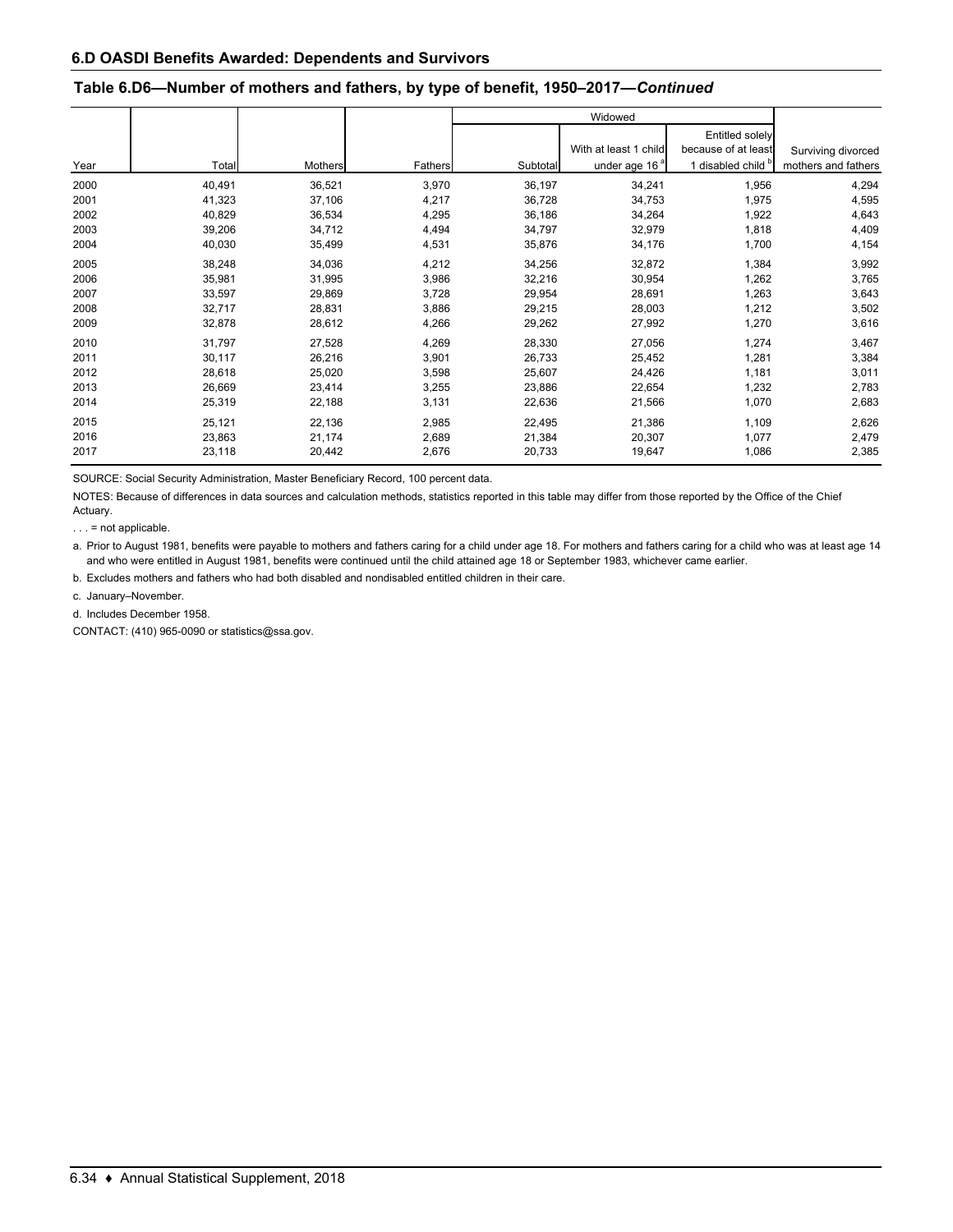|                                                      |                                                 | Nondisabled                                              |                                            |                                                      |                                                          |                                                         | Widowed mothers and            |                                                         |
|------------------------------------------------------|-------------------------------------------------|----------------------------------------------------------|--------------------------------------------|------------------------------------------------------|----------------------------------------------------------|---------------------------------------------------------|--------------------------------|---------------------------------------------------------|
|                                                      | Widows                                          |                                                          | Widowers                                   |                                                      | Disabled widow(er)s                                      |                                                         | fathers                        |                                                         |
| Age, sex, and type of benefit                        | Number                                          | Average<br>monthly<br>benefit <sup>'</sup><br>(dollars)  | Number                                     | Average<br>monthly<br>benefit<br>(dollars)           | Number                                                   | Average<br>monthly<br>benefit <sup>'</sup><br>(dollars) | Number                         | Average<br>monthly<br>benefit <sup>a</sup><br>(dollars) |
| All widow(er)s                                       | 496,286                                         | 1,058.67                                                 | 52,248                                     | 835.34                                               | 28,450                                                   | 725.45                                                  | 23,118                         | 962.96                                                  |
|                                                      |                                                 |                                                          |                                            | By age                                               |                                                          |                                                         |                                |                                                         |
| Under 25<br>$25 - 29$<br>$30 - 34$<br>$35 - 39$      | $\cdots$<br>$\sim$ .<br>$\cdots$<br>$\cdots$    | $\cdots$<br>$\cdots$<br>$\cdots$<br>$\cdots$             | $\ldots$<br>.<br>.<br>.                    | $\ldots$<br>$\cdots$<br>$\cdots$<br>$\cdots$         | $\cdots$<br>$\cdots$<br>$\cdots$<br>$\cdots$             | .<br>.<br>$\cdots$<br>$\cdots$                          | 508<br>1,549<br>2,923<br>4,135 | 764.70<br>810.83<br>814.58<br>868.56                    |
| $40 - 44$                                            | $\cdots$                                        | $\cdots$                                                 | .                                          | $\cdots$                                             | $\cdots$                                                 | $\ldots$                                                | 4,430                          | 969.61                                                  |
| 45-49<br>$50 - 54$<br>$55 - 59$                      | $\cdots$<br>$\cdots$<br>$\cdots$                | $\cdots$<br>$\cdots$<br>$\cdots$                         | .<br>.<br>$\cdots$                         | $\cdots$<br>.<br>$\ldots$                            | $\cdots$<br>11,711<br>16,609                             | $\ldots$<br>711.98<br>735.11                            | 4,412<br>3,073<br>1,493        | 1,052.35<br>1,106.85<br>1,129.47                        |
| $60 - 64$<br>60<br>61<br>62<br>63                    | 139,760<br>60,665<br>22,029<br>21,063<br>16,355 | 1,226.91<br>1,215.78<br>1,256.95<br>1,236.95<br>1,210.32 | 20,629<br>7,502<br>4,587<br>3,369<br>2,403 | 1,018.12<br>986.20<br>994.21<br>1,073.48<br>1,046.61 | 125<br>61<br>30<br>13<br>10                              | 716.55<br>679.35<br>806.01<br>788.94<br>743.07          | 541<br>169<br>138<br>82<br>74  | 1,053.12<br>1,153.08<br>1,072.64<br>929.52<br>1,010.48  |
| 64                                                   | 19,648                                          | 1,230.63                                                 | 2,768                                      | 1,052.16                                             | 11                                                       | 569.21                                                  | 78                             | 972.38                                                  |
| 65-69<br>65<br>66<br>67<br>68                        | 114,248<br>26,363<br>42,879<br>14,485<br>14,710 | 1,175.90<br>1,346.39<br>1,297.67<br>988.70<br>947.51     | 14,379<br>4,074<br>5,339<br>1,699<br>1,545 | 1,004.89<br>1,117.79<br>1,152.05<br>805.93<br>705.61 | 5<br>5<br>$\cdots$<br>$\cdots$<br>$\cdots$               | 436.56<br>436.56<br>.<br>$\ldots$<br>.                  | 54<br>54<br>.<br>.<br>.        | 906.43<br>906.43<br>$\cdots$<br>$\cdots$<br>$\sim$ .    |
| 69                                                   | 15,811                                          | 945.36                                                   | 1,722                                      | 746.34                                               | $\cdots$                                                 | $\cdots$                                                | .                              | $\cdots$                                                |
| $70 - 74$<br>70<br>71<br>72                          | 70,234<br>15,326<br>12,758<br>13,085            | 864.41<br>875.64<br>853.08<br>865.04                     | 5,424<br>1,243<br>1,030<br>1,106           | 516.99<br>526.81<br>541.56<br>491.93                 | $\sim$ $\sim$ $\sim$<br>$\cdots$<br>$\cdots$<br>$\cdots$ | $\cdots$<br>.<br>$\cdots$<br>.                          | .<br>.<br>.<br>.               | $\sim$ $\sim$<br>$\cdots$<br>$\cdots$<br>$\cdots$       |
| 73                                                   | 14,131                                          | 860.34                                                   | 1,007                                      | 499.30                                               | $\cdots$                                                 | .                                                       | .                              | $\cdots$                                                |
| 74<br>$75 - 79$<br>75                                | 14,934<br>67,223<br>13,979                      | 865.87<br>862.20<br>856.05                               | 1,038<br>4,292<br>883                      | 524.73<br>483.94<br>502.91                           | $\cdots$<br>$\cdots$<br>$\cdots$                         | .<br>.<br>.                                             | .<br>.<br>$\cdots$             | $\cdots$<br>$\cdots$<br>$\cdots$                        |
| 76                                                   | 13,506                                          | 858.04                                                   | 926                                        | 497.44                                               | $\cdots$                                                 | .                                                       | $\cdots$                       | $\cdots$                                                |
| 77<br>78<br>79                                       | 13,221<br>13,580<br>12,937                      | 865.06<br>868.25<br>863.92                               | 850<br>842<br>791                          | 491.89<br>460.74<br>463.10                           | $\cdots$<br>$\cdots$<br>$\cdots$                         | .<br>.<br>.                                             | .<br>$\cdots$<br>.             | $\sim$ .<br>$\cdots$                                    |
| 80 or older                                          | 104,821                                         | 962.73                                                   | 7,524                                      | 440.09                                               |                                                          |                                                         |                                |                                                         |
|                                                      |                                                 |                                                          |                                            | By sex                                               | $\cdots$                                                 | .                                                       | .                              | $\cdots$                                                |
| Men<br>Women                                         | $\cdots$<br>496,286                             | $\sim$ $\sim$ $\sim$<br>1,058.67                         | 52,248<br>.                                | 835.34<br>$\cdots$                                   | 3,188<br>25,262                                          | 548.53<br>747.78                                        | 2,676<br>20,442                | 818.60<br>981.86                                        |
| Widow or mother<br>Surviving divorced wife or mother | 425,160<br>71,126                               | 1,051.63<br>1,100.70                                     | .<br>$\ldots$                              | $\cdots$<br>$\cdots$                                 | 20,997<br>4,265                                          | 741.74<br>777.53                                        | 18,260<br>2,182                | 982.29<br>978.26                                        |

#### **Table 6.D7—Number and average monthly benefit for widow(er)s, by age and sex, 2017**

SOURCE: Social Security Administration, Master Beneficiary Record, 100 percent data.

NOTES: Because of differences in data sources and calculation methods, statistics reported in this table may differ from those reported by the Office of the Chief Actuary.

Effective 2006, age is based on date of entitlement and not date of award. Entitlement can be retroactive and thus precede the date of award.

. . . = not applicable.

a. Benefits awarded before the December cost-of-living increase are converted to the December rates before averages are computed.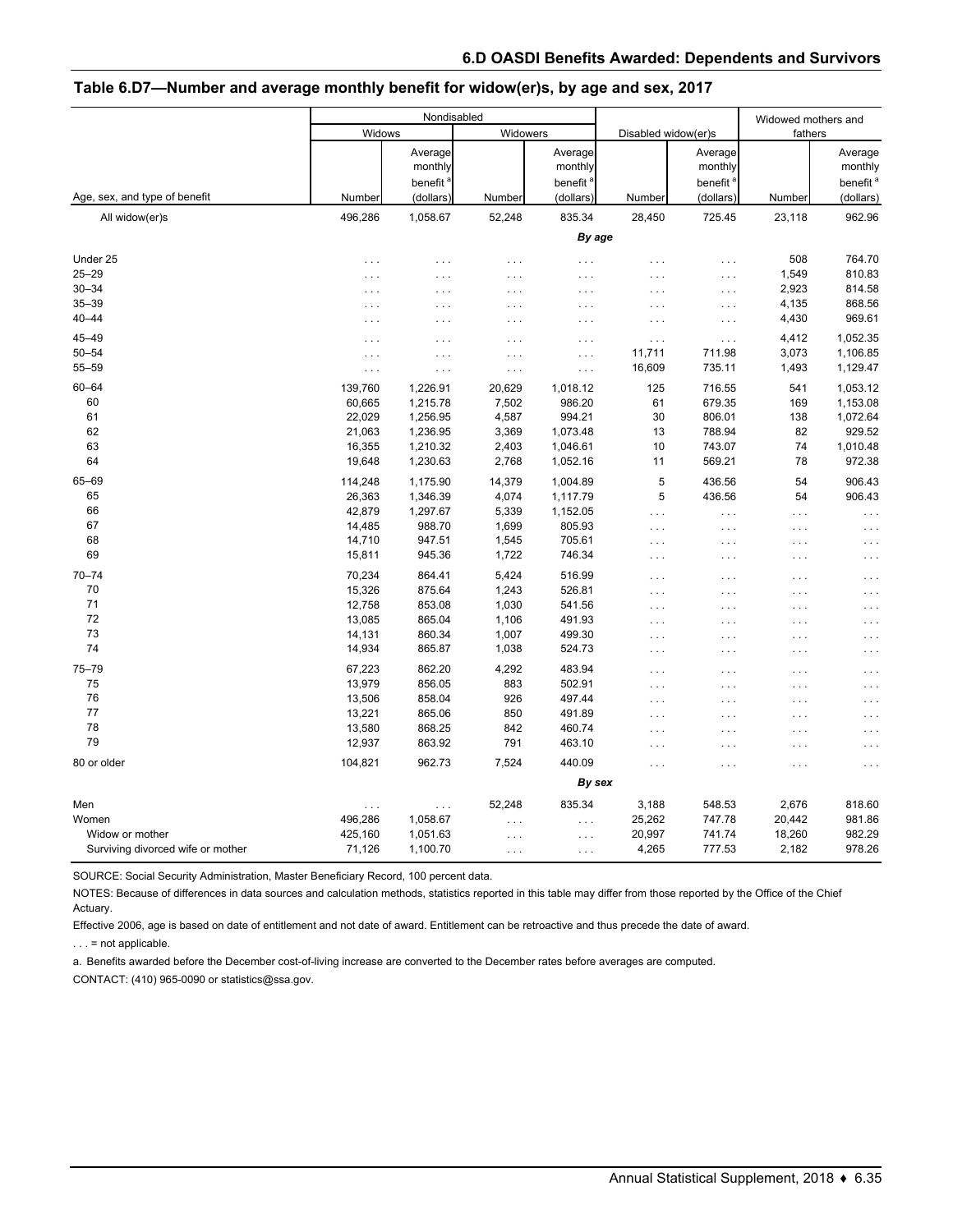## **Table 6.D8—Number of widow(er)s, by type of benefit, 1950–2017**

|                   |                    | Entitled because of age |                 | Entitled because of disability |                     |
|-------------------|--------------------|-------------------------|-----------------|--------------------------------|---------------------|
| Year              | Total              | Widows                  | Widowers        | Widows                         | Widowers            |
| 1950              | 66,735             | 66,672                  | 63              | $\cdots$                       |                     |
| 1951              | 89,591             | 89,324                  | 267             | $\cdots$                       |                     |
| 1952              | 92,302             | 91,992                  | 310             | $\cdots$                       |                     |
| 1953              | 112,866            | 112,467                 | 399             | .                              |                     |
| 1954              | 128,026            | 127,626                 | 400             | $\cdots$                       | .                   |
| 1955              | 140,624            | 140,273                 | 351             | $\cdots$                       | $\cdots$            |
| 1956              | 253,524            | 253,191                 | 333             | $\cdots$                       |                     |
| 1957              | 244,633            | 244,172                 | 461             | $\cdots$                       |                     |
| 1958 <sup>a</sup> | 199,320            | 198,948                 | 372             | .                              |                     |
| 1959 <sup>b</sup> | 252,683            | 252,100                 | 583             | $\cdots$                       | .                   |
| 1960              | 239,267            | 238,813                 | 454             | $\cdots$                       | $\cdots$            |
| 1961              | 251,275            | 250,606                 | 669             | $\cdots$                       |                     |
| 1962              | 267,051            | 266,465                 | 586             | .                              |                     |
| 1963              | 278,709            | 278,138                 | 571             | $\cdots$                       |                     |
| 1964              | 283,263            | 282,689                 | 574             | $\cdots$                       |                     |
| 1965              | 359,431            | 358,875                 | 556             |                                |                     |
| 1966              | 403,595            | 403,035                 | 560             | $\cdots$                       | .                   |
| 1967              | 355,589            | 355,032                 | 557             | $\cdots$                       |                     |
| 1968              | 375,391            | 352,280                 | 604             | $\cdots$<br>22,438             | $\sim$ $\sim$<br>69 |
| 1969              | 375,753            | 353,928                 | 625             | 21,127                         | 73                  |
|                   |                    |                         |                 |                                |                     |
| 1970              | 363,216<br>381,262 | 347,031<br>363,689      | 576<br>551      | 15,546<br>16,960               | 63<br>62            |
| 1971<br>1972      | 402,809            | 382,452                 | 544             | 19,739                         | 74                  |
| 1973              | 372,167            | 351,793                 | 651             | 19,660                         | 63                  |
| 1974              | 363,693            | 343,317                 | 550             | 19,793                         | 33                  |
|                   |                    |                         |                 |                                |                     |
| 1975              | 377,246            | 353,249                 | 476             | 23,476                         | 45                  |
| 1976              | 385,373            | 362,229                 | 489             | 22,603                         | 52                  |
| 1977<br>1978      | 416,735<br>403,679 | 383,057<br>375,750      | 10,416<br>9,022 | 22,981<br>18,553               | 281<br>354          |
| 1979              | 445,555            | 418,883                 | 9,272           | 17,136                         | 264                 |
|                   |                    |                         |                 |                                |                     |
| 1980              | 452,156            | 424,690                 | 11,412          | 15,789                         | 265                 |
| 1981              | 480,772            | 453,307                 | 13,311          | 13,868                         | 286                 |
| 1982              | 492,451            | 465,070                 | 14,941          | 12,222                         | 218                 |
| 1983<br>1984      | 501,688            | 470,764                 | 16,512          | 14,144                         | 268                 |
|                   | 499,677            | 464,979                 | 17,533          | 16,847                         | 318                 |
| 1985              | 501,673            | 467,197                 | 17,390          | 16,759                         | 327                 |
| 1986              | 491,052            | 454,903                 | 17,731          | 18,033                         | 385                 |
| 1987              | 475,035            | 440,803                 | 17,836          | 16,062                         | 334                 |
| 1988              | 457,574            | 424,107                 | 18,139          | 14,979                         | 349                 |
| 1989              | 449,139            | 416,154                 | 17,817          | 14,830                         | 338                 |
| 1990              | 451,862            | 417,925                 | 18,513          | 15,058                         | 366                 |
| 1991              | 468,788            | 420,190                 | 19,008          | 28,951                         | 639                 |
| 1992              | 472,078            | 419,413                 | 19,430          | 32,477                         | 758                 |
| 1993              | 466,198            | 414,941                 | 19,422          | 31,036                         | 799                 |
| 1994              | 459,340            | 410,323                 | 19,114          | 29,075                         | 828                 |
| 1995              | 444,899            | 396,725                 | 18,577          | 28,762                         | 835                 |
| 1996              | 438,081            | 390,962                 | 18,508          | 27,783                         | 828                 |
| 1997              | 440,076            | 393,014                 | 18,516          | 27,691                         | 855                 |
| 1998              | 443,669            | 395,231                 | 19,039          | 28,494                         | 905                 |
| 1999              | 469,806            | 419,205                 | 20,951          | 28,654                         | 996                 |
|                   |                    |                         |                 |                                | (Continued)         |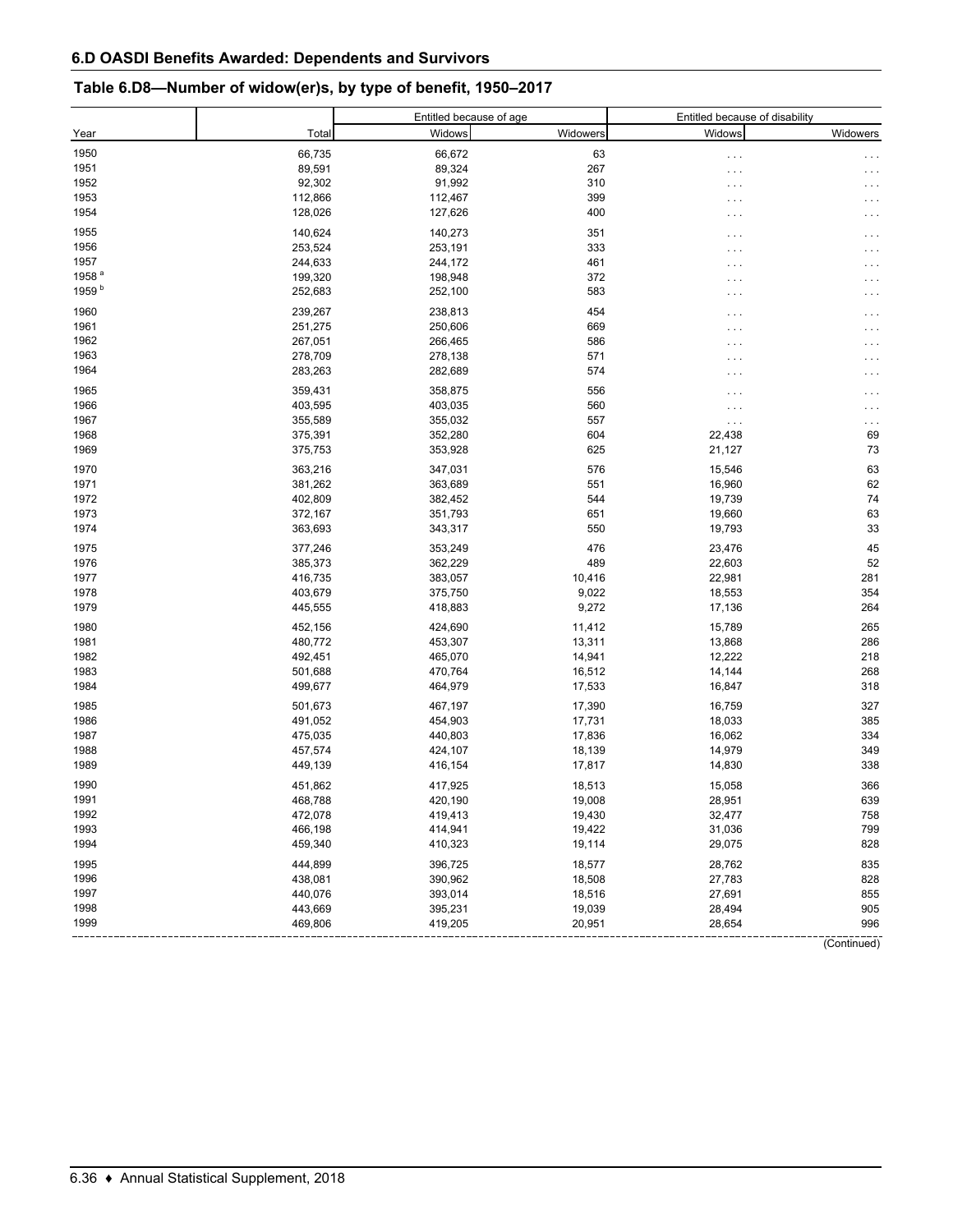### **Table 6.D8—Number of widow(er)s, by type of benefit, 1950–2017—***Continued*

|      |         | Entitled because of age |          | Entitled because of disability |          |
|------|---------|-------------------------|----------|--------------------------------|----------|
| Year | Total   | <b>Widows</b>           | Widowers | Widows                         | Widowers |
| 2000 | 505,021 | 453,334                 | 23,645   | 26,997                         | 1,045    |
| 2001 | 495,848 | 443,267                 | 24,309   | 27,179                         | 1,093    |
| 2002 | 522,537 | 465,627                 | 27,306   | 28,211                         | 1,393    |
| 2003 | 508,306 | 451,583                 | 28,209   | 27,130                         | 1,384    |
| 2004 | 513,839 | 456,732                 | 29,033   | 26,621                         | 1,453    |
| 2005 | 516,949 | 457,549                 | 29,579   | 28,127                         | 1,694    |
| 2006 | 512,320 | 453,754                 | 29,884   | 27,067                         | 1,615    |
| 2007 | 569,862 | 509,524                 | 31,528   | 27,066                         | 1,744    |
| 2008 | 589,940 | 524,757                 | 34,578   | 28,500                         | 2,105    |
| 2009 | 547,495 | 478,914                 | 37,063   | 29,174                         | 2,344    |
| 2010 | 550,223 | 478,434                 | 38,530   | 30,519                         | 2,740    |
| 2011 | 544,542 | 472,209                 | 39,150   | 30,306                         | 2,877    |
| 2012 | 552,135 | 477,062                 | 41,876   | 30,222                         | 2,975    |
| 2013 | 546,435 | 471,744                 | 43,092   | 28,688                         | 2,911    |
| 2014 | 547,090 | 472,689                 | 44,728   | 26,655                         | 3,018    |
| 2015 | 573,460 | 494,264                 | 48,799   | 27,273                         | 3,124    |
| 2016 | 562,653 | 484,454                 | 49,685   | 25,474                         | 3,040    |
| 2017 | 576,984 | 496,286                 | 52,248   | 25,262                         | 3,188    |

SOURCE: Social Security Administration, Master Beneficiary Record, 100 percent data.

NOTES: Data for 2006–2011 omit individuals whose benefits were reinstated under the Expedited Reinstatement provisions. For that reason, as well as for differences in data sources and calculation methods, statistics reported in this table may differ from those reported by the Office of the Chief Actuary.

. . . = not applicable.

a. January–November.

b. Includes December 1958.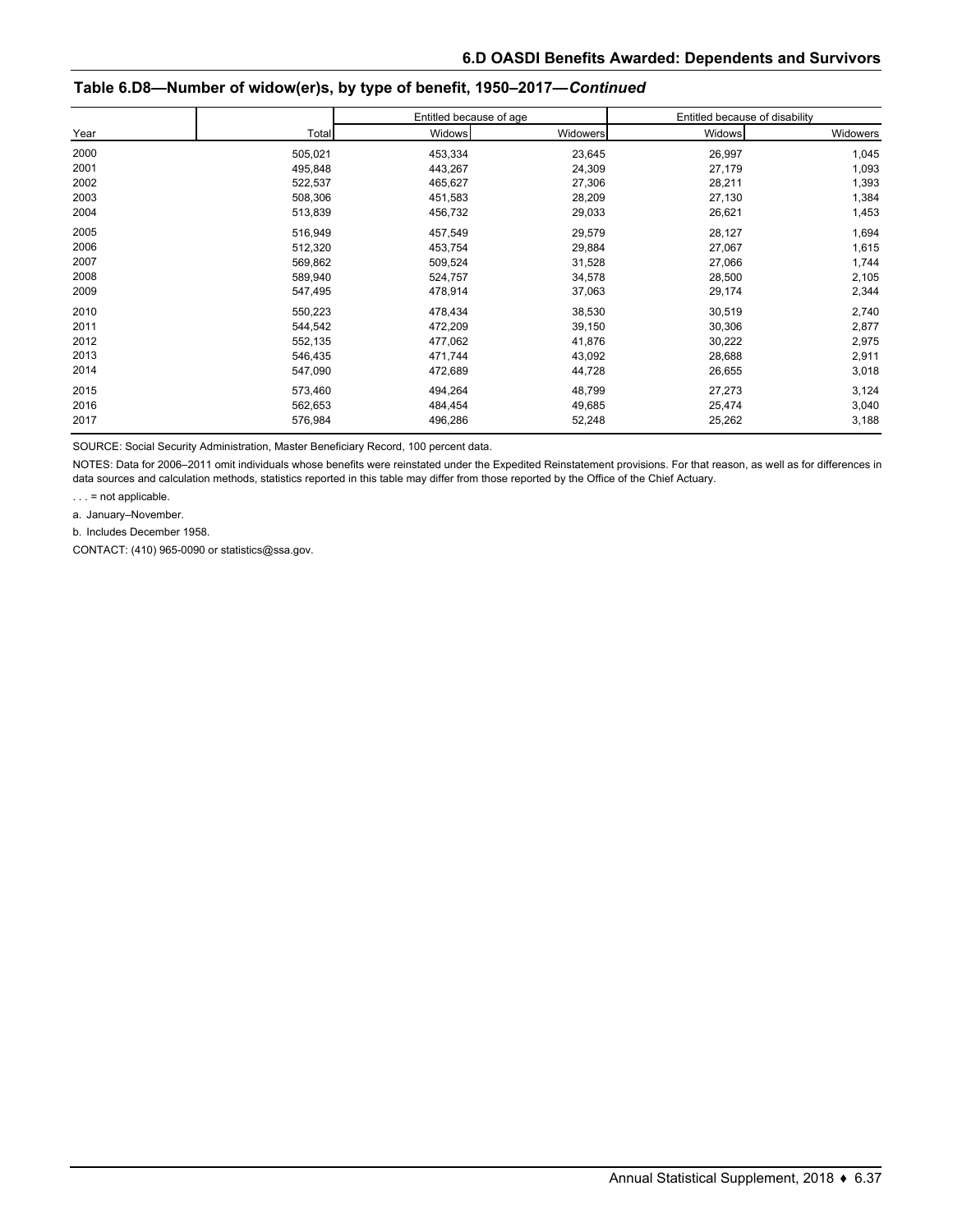|                   | Number of-         |                      |                                       |
|-------------------|--------------------|----------------------|---------------------------------------|
| Year              | Deceased workers   | Lump-sum payments    | Average lump sum per worker (dollars) |
| 1940              | 61,080             | 75,095               | 145.79                                |
| 1941              | 90,941             | 117,303              | 144.58                                |
| 1942              | 103,322            | 134,991              | 144.77                                |
| 1943              | 122,185            | 163,011              | 145.66                                |
| 1944              | 151,869            | 205,117              | 145.68                                |
|                   |                    |                      |                                       |
| 1945              | 178,813            | 247,012              | 146.05                                |
| 1946              | 179,588            | 250,706              | 151.74                                |
| 1947              | 181,992            | 218,787              | 162.16                                |
| 1948              | 200,090            | 213,096              | 161.50                                |
| 1949              | 202,154            | 212,614              | 164.02                                |
| 1950              | 200,411            | 209,960              | 147.81                                |
| 1951              | 414,470            | 431,229              | 138.24                                |
| 1952              | 437,896            | 456,531              | 178.20                                |
| 1953              | 511,986            | 532,846              | 174.16                                |
| 1954              | 516,158            | 536,341              | 207.86                                |
| 1955              | 566,830            | 589,612              | 202.72                                |
| 1956              | 546,984            | 572,291              | 200.80                                |
| 1957              | 689,282            | 718,672              | 201.63                                |
| 1958 <sup>a</sup> | 656,825            | 683,964              | 202.52                                |
| 1959 <sup>b</sup> | 822,413            | 855,032              | 212.67                                |
|                   |                    |                      |                                       |
| 1960              | 778,660            | 809,194              | 211.55                                |
| 1961              | 813,464            | 843,308              | 210.46                                |
| 1962              | 865,217            | 892,261              | 212.02                                |
| 1963              | 968,651            | 1,015,536            | 212.61                                |
| 1964              | 1,011,414          | 1,073,044            | 213.94                                |
| 1965              | 989,848            | 1,046,874            | 226.01                                |
| 1966              | 1,060,335          | 1,138,317            | 224.00                                |
| 1967              | 1,133,787          | 1,217,980            | 222.51                                |
| 1968              | 1,158,666          | 1,216,910            | 236.30                                |
| 1969              | 1,253,467          | 1,295,897            | 232.60                                |
|                   |                    |                      |                                       |
| 1970              | 1,220,248          | 1,257,687            | 243.90                                |
| 1971              | 1,251,831          | 1,283,924            | 244.20                                |
| 1972              | 1,290,133          | 1,320,637            | 247.90                                |
| 1973              | 1,299,223          | 1,325,833            | 253.10                                |
| 1974              | 1,285,221          | 1,307,890            | 254.64                                |
| 1975              | 1,334,914          | 1,344,095            | 252.47                                |
| 1976              | 1,321,516          | 1,328,008            | 251.60                                |
| 1977              | 1,227,390          | 1,240,304            | 254.17                                |
| 1978              | 1,437,275          | 1,451,140            | 254.65                                |
| 1979              | 1,500,944          | 1,515,614            | 254.68                                |
| 1980              | 1,552,617          | 1,566,330            | 254.70                                |
| 1981              | 1,305,261          |                      | 254.72                                |
| 1982              |                    | 1,321,565<br>808,041 | 255.00                                |
|                   | 797,096            |                      |                                       |
| 1983<br>1984      | 805,524<br>825,494 | 807,537<br>831,761   | 255.00<br>255.00                      |
|                   |                    |                      |                                       |
| 1985              | 823,053            | 825,395              | 255.00                                |
| 1986              | 809,487            | 811,946              | 255.00                                |
| 1987              | 810,066            | 812,814              | 255.00                                |
| 1988              | 839,802            | 842,037              | 255.00                                |
| 1989              | 829,682            | 831,825              | 255.00                                |
| 1990              | 830,799            | 832,900              | 255.00                                |
| 1991              | 847,838            | 850,100              | 255.00                                |
| 1992              | 855,073            | 857,614              | 255.00                                |
| 1993              | 860,861            | 863,492              | 255.00                                |
| 1994              | 852,289            | 855,278              | 255.00                                |
|                   |                    |                      |                                       |
| 1995              | 835,360            | 838,015              | 255.00                                |
| 1996              | 832,304            | 835,277              | 255.00                                |
| 1997              | 825,176            | 828,072              | 255.00                                |
| 1998              | 833,770            | 836,468              | 255.00                                |
| 1999              | 873,890            | 876,878              | 255.00                                |
|                   |                    |                      | (Continued)                           |

#### **Table 6.D9—Number and average amount of lump-sum death payment awards, 1940–2017**